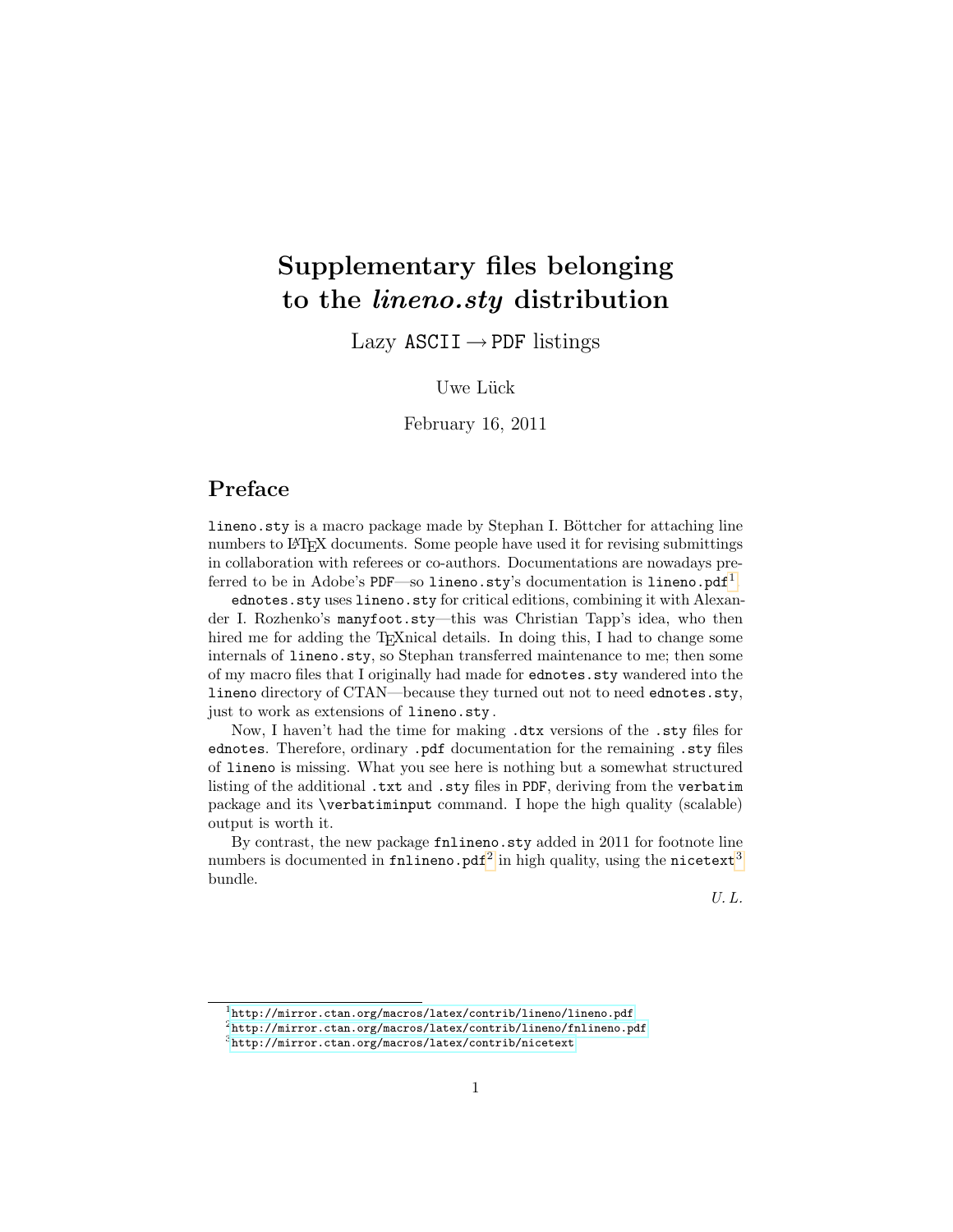#### Contents

| 1 The .txt files                                     |                                  |    |  |  |
|------------------------------------------------------|----------------------------------|----|--|--|
|                                                      |                                  |    |  |  |
|                                                      |                                  |    |  |  |
|                                                      |                                  |    |  |  |
|                                                      |                                  |    |  |  |
|                                                      | 2 Tabular and array environments | 11 |  |  |
|                                                      |                                  |    |  |  |
| 2.2                                                  | $ltabptch. sty24$                |    |  |  |
| 3 \linelabel and notes from math mode: ednmath0.sty  |                                  |    |  |  |
| 4 Extended line number references: vplref.sty<br>35. |                                  |    |  |  |

## <span id="page-1-0"></span>1 The .txt files

#### <span id="page-1-1"></span>1.1 Summary: README.txt

README

lineno.sty v4.41 fnlineno.sty v0.55

2011-02-16

The LaTeX package lineno.sty provides line numbers on paragraphs. After TeX has broken a paragraph into lines there will be line numbers attached to them, with the possibility to make references through the LaTeX \ref, \pageref cross reference mechanism.

```
% Copyright 1995--2003 Stephan I. B"ottcher <br/> <br/>boettcher@physik.uni-kiel.de>;
% Copyright 2002--2005 Uwe L"uck, http://www.contact-ednotes.sty.de.vu,
                      for versions 4.x and code from former Ednotes
% Copyright 2011 Uwe L"uck as above, for fnlineno.sty/tex/pdf
% bundle--author-maintained.
%
% The files listed below can be redistributed and/or modified under
% the terms of the LaTeX Project Public License; either
% version 1.3a of the License, or any later version.
% The latest version of this license is in
% http://www.latex-project.org/lppl.txt
% We did our best to help you, but there is NO WARRANTY.
** [ UL: A few festive words on history and responsibility **
** are next preceding hard facts as to (see lower) **
```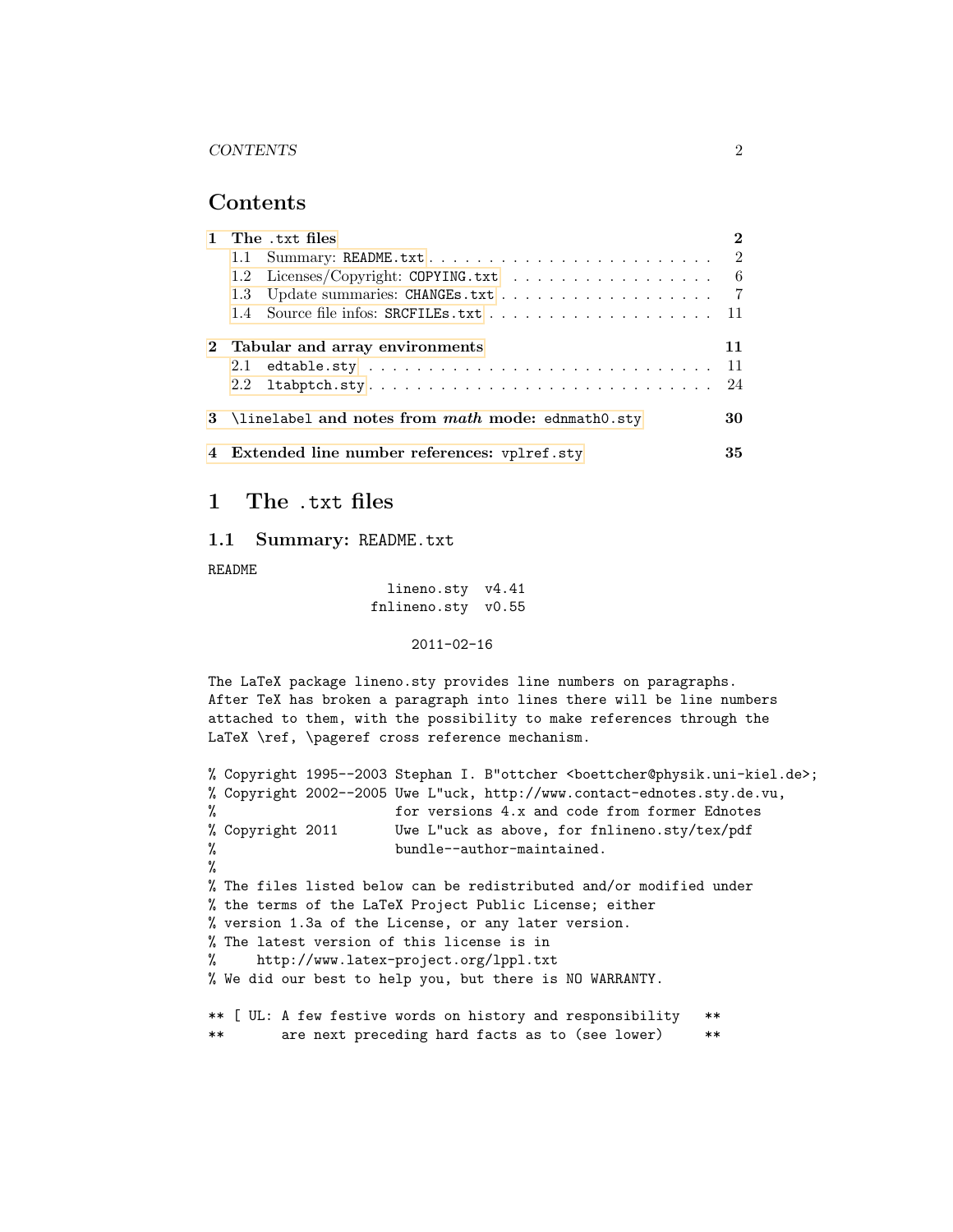| ** | o'Files' and |                             |  | $**$ |
|----|--------------|-----------------------------|--|------|
| ** |              | o 'Installation and usage'. |  | 1 ** |

2004-09-13 Uwe L"uck [(UL)] is new maintainer for lineno.sty.

lineno.sty served the purpose for which I wrote it years ago. Uwe L"uck uses lineno.sty with his Ednotes package, which required quite a few changes and fixes. His package depends on lineno, therefore Uwe agreed to take over the maintenance of lineno.sty.

lineno.sty v4.0 includes most of the well tested changes that Uwe needs for Ednotes. These changes blend well into the concepts of the package, so I am happy to let it go.

From here on it is Uwe's, and he may proceed to mangle it as he likes. Expect some radical changes. You may find him to be quite a bit friendlier towards the poor souls who still use Windows :-). Currently, you need some kind of Unix environment to extract the source documentation from the sty file.

If some version 3 users run into difficulties with Uwe's newer versions, but need a minor bug-fix in version 3, please do not hesitate to ask me for help. But all requests for new features or major changes shall go to Uwe.

Cheers Stephan

[ Thanks! And please let me know as well should compatibility problems arise! The announced radical changes are postponed again this time (v4.1). --Ednotes is in http://mirror.ctan.org/macros/latex/contrib/ednotes. Uwe ]

Changes: see CHANGEs.txt; earlier:

2004-10-19 UL: package options for tabular and math 2004-09-03 UL: merge Ednotes changes, taking over lineno.sty

2002 .. 2003 FMi, UL, SiB: bug fixes 2001-08-04 SiB: linenomath wrapping for  $\{ \}$ 2001-07-30 SiB: [hyperref] option obsolete. 2001-01-17 SiB: LaTeX class option [twocolumn] support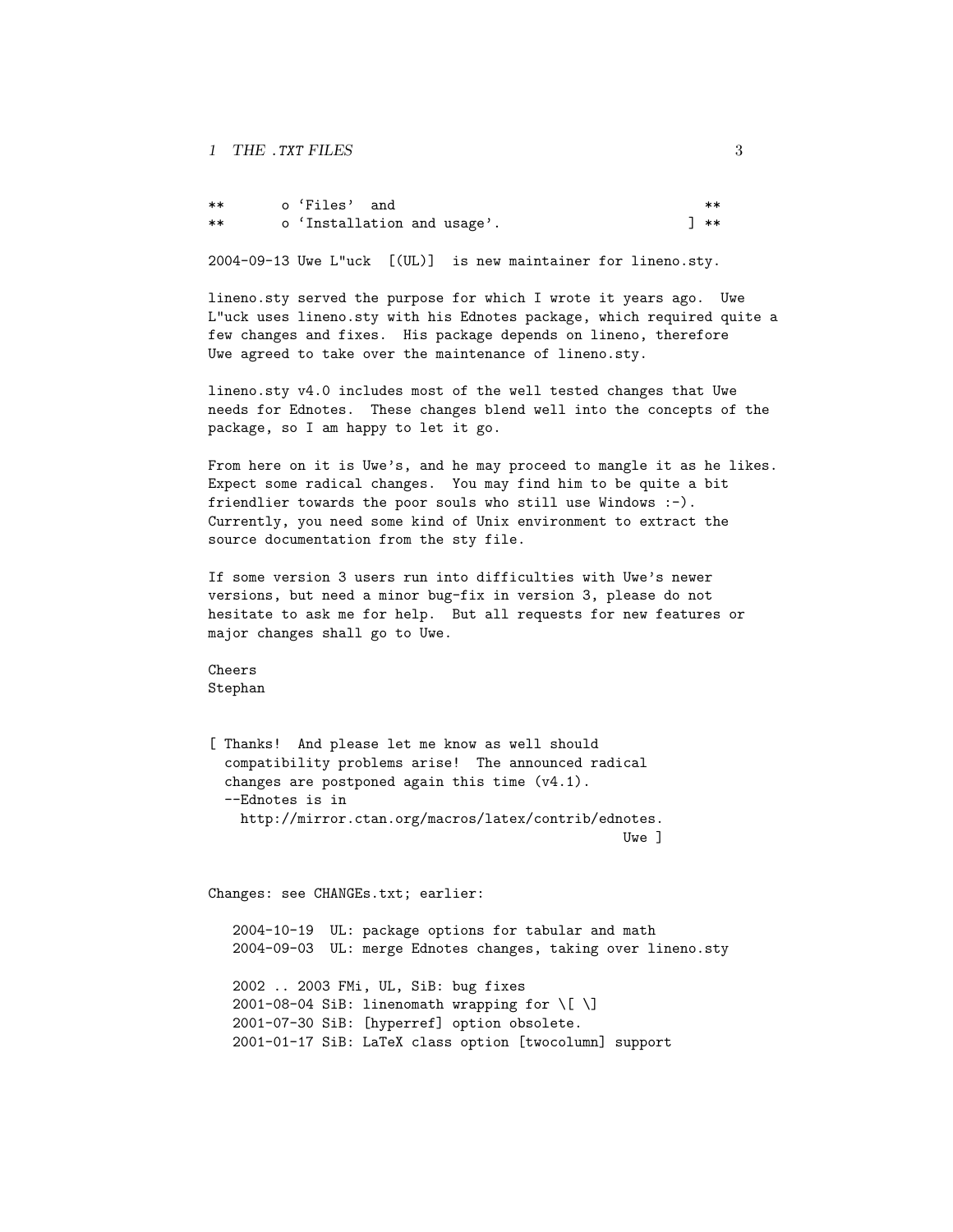```
2001-01-04 SiB: LaTeX class option [fleqn] support
2000-12-18 SiB: longtable compatibility
2000-07-01 SiB: extra \newlabel items, [hyperref] option
2000-03-10 SiB: indirect call of \output, to work with multicol.
1999-08-28 SiB: fixed the footnote problem using \holdinginserts
1999-06-11 SiB: included the extensions into lineno.sty
1999-03-02 SIB: Added LPPL License
```
#### Files (cf. SRCFILEs.txt):

| README.txt   | This file.                                   | (v4.1: UL)  |
|--------------|----------------------------------------------|-------------|
| CHANGEs.txt  | Differences to previous versions.            | (v4.1: UL)  |
| COPYING.txt  | The LPPL header.                             |             |
| SCRFILEs.txt | Source file infos                            | (UL 2011)   |
| lineno.sty   | The package itself, ready to use.            |             |
| edtable.sty  | Module for tabular environments.             | (UL, v4.1)  |
| ednmath0.sty | Module for \linelabel in math mode.          | (UL, v4.1)  |
| fnlineno.sty | Add-on for footnote line numbers             | (UL, v0.55) |
| lineno.tex   | The source for the documentation (generated) |             |
| lineno.pdf   | PDF deriving from the former.                | (v4.1: UL)  |
| lnosuppl.pdf | PDF listing of present non-PDF files         |             |
| ulineno.tex  | The pathetic attempt of a users' manual.     |             |
|              | [Describes v3.1 currently.]                  | (UL, v4.1)  |
| ulineno.pdf  | PDF of former.                               |             |
| vplref.sty   | Conditionally include page number in         |             |
|              | line number references                       | (UL, v4.2)  |

As of version v3.00, the extension packages for lineno have all been incorporated into lineno.sty itself. Except for itemrule.sty, which was removed.

#### Home:

```
http://mirror.ctan.org/macros/latex/contrib/lineno/
```
TDS version:

http://mirror.ctan.org/install/macros/latex/contrib/lineno.tds.zip

Authors:

Uwe L"uck <http://contact-ednotes.sty@web.de> Stephan I. B"ottcher <br/>boettcher@physik.uni-kiel.de>

Compatibility with other packages: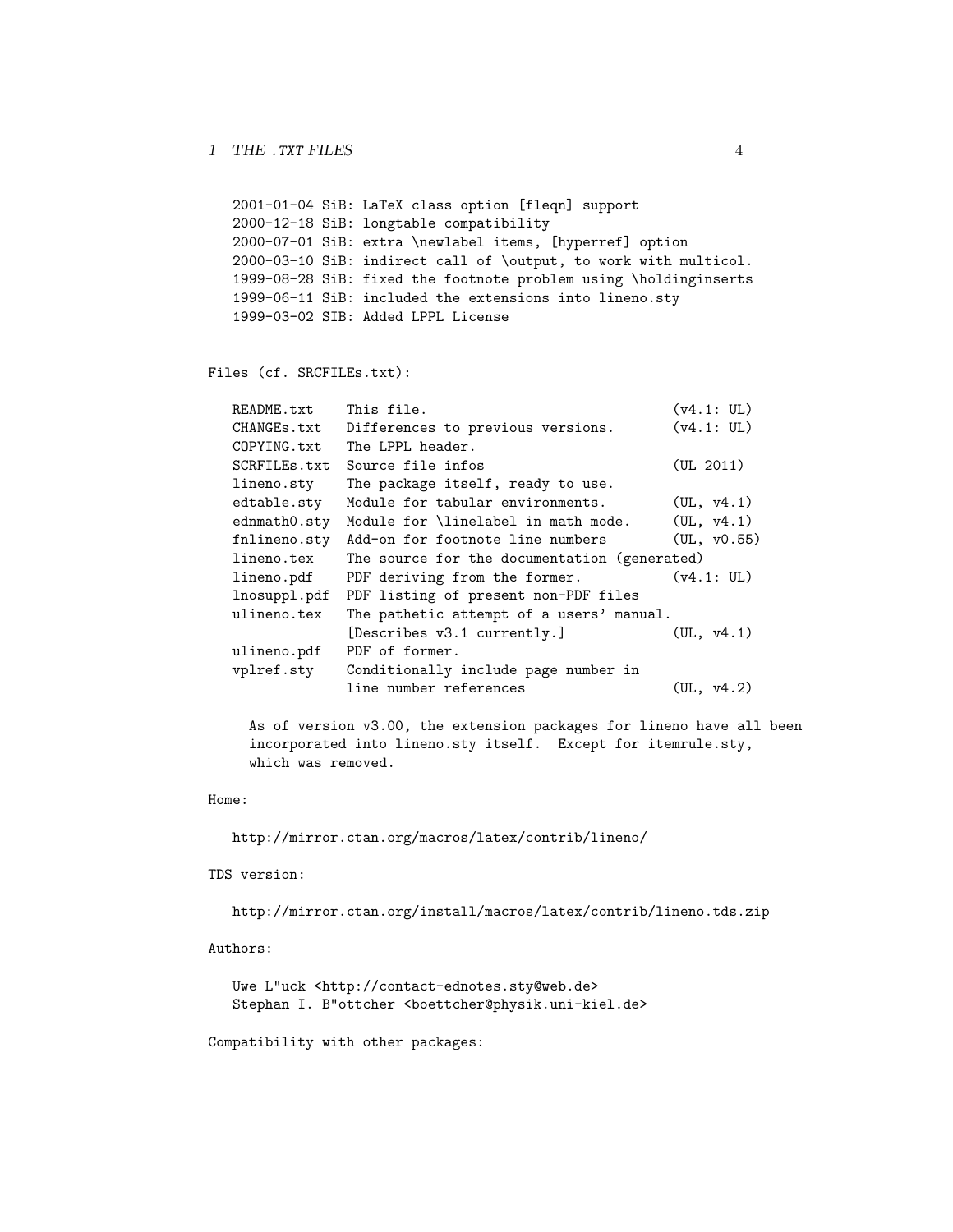wrapfig.sty works since v2.05

- multicol.sty works partly since 3.02. Do NOT use \linelabel. Do NOT put a multicol in internal vertical mode {table}, {figure}, etc.
- hyperref.sty \ref to a \linelabel works since v3.03.
- longtable.sty broke with lineno.sty loaded, but not enabled. This is fixed in v3.04.

amsmath.sty loadable, but not fully supported, with v4.41

Installation and usage (UL, v4.1):

For being able to use ALL the new lineno.sty options, the following files must be "visible" to (La)TeX ("visible" explained below for beginners):

lineno.sty, edtable.sty, ednmath0.sty, ltabptch.sty

as above ("Home", note that clicking on "entire directory" suffices);

longtable.sty -- from the standard LaTeX Tools bundle.

Usage always starts with loading lineno.sty by \usepackage. The remaining .sty files are loaded automatically on the lineno.sty options (and we recommend not to load them through [the mandatory argument of] \usepackage).

For details, see lineno.tex/pdf and the .sty files mentioned above--search especially for tabular and math mode. (+ 'print' below here).

"Visible to (LaTeX)": Some users don't understand this "visibility" for a while, and indeed it may be somewhat non-trivial. These users may find help in

http://mirror.ctan.org/macros/latex/ednotes/visible.txt .

E.g., former users of lineno.sty may just put all the .sty files into the folder (at their workplace) where they had placed lineno.sty before. (/UL, /v4.1)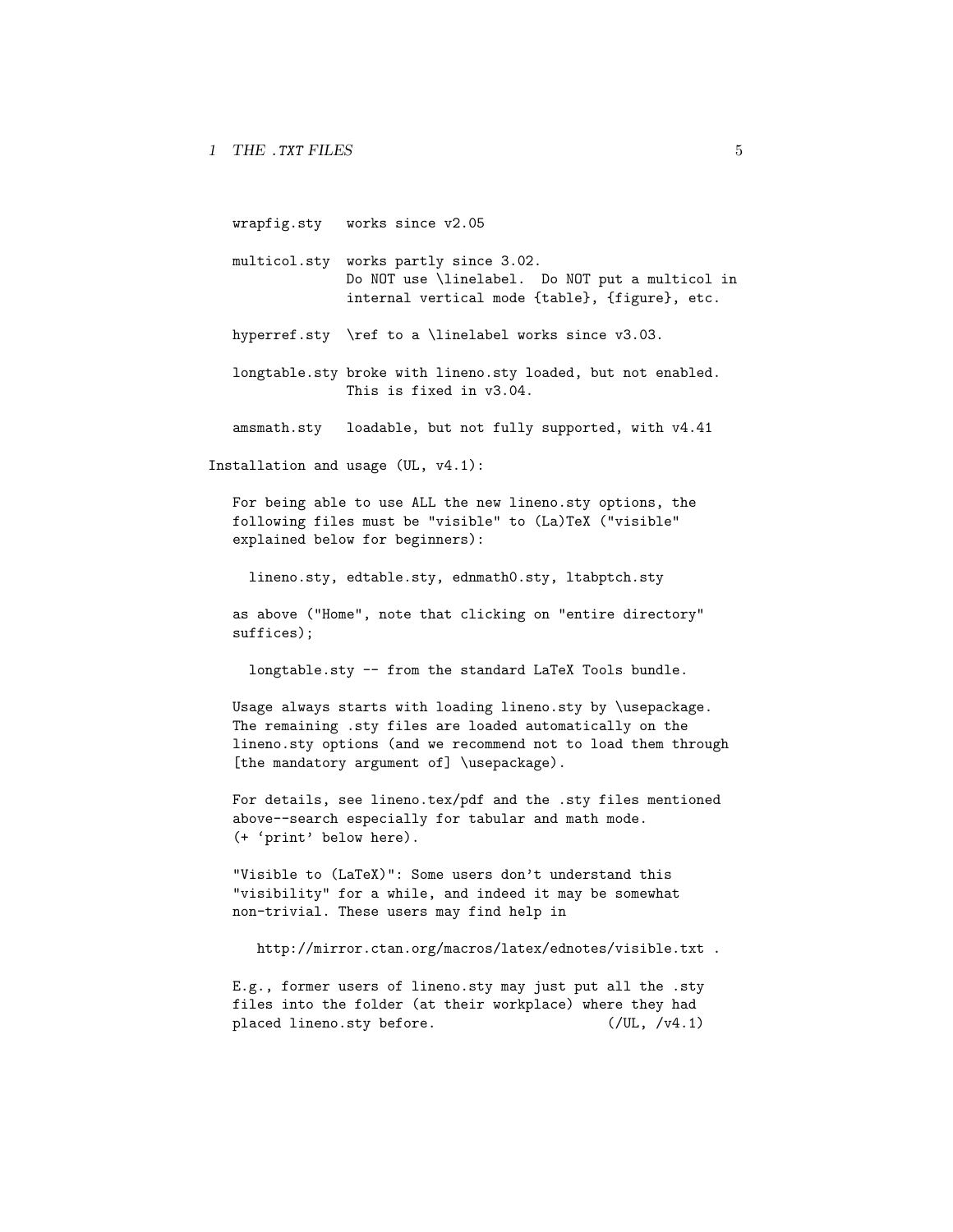To print the documented source:

Take the style-file 'lineno.sty', and feed it to a Un\*x shell. (Or download the extracted source documentation 'lineno.tex'.)

csh> source ./lineno.sty sh> . ./lineno.sty

[ I.e., type 'sh lineno.sty' (e.g.) as a UNIX command line. Problems with awk may arise. I therefore switched to nawk in lineno.sty v4.00, but this may trouble you as well. (UL) ]

(Please ignore the error message at the beginning about the iffalse.)

Please have a look at a similar work of Michal Jaegermann and James Fortune:

http://mirror.ctan.org/obsolete/macros/latex/contrib/numline/

============================================================================== <- End of official README.txt (UL)

Changes Feb. 2011: numline obsolete, mirror.ctan.org, fnlineno, amsmath compatibility, CHANGEs.txt, lineno.tds.zip Changes for v4.1 (Oct. 2004): minor fixes (removed 'supported/', e.g.); bracketed text; lines with '(UL)'; redistribution with README only. Formerly:

lineno.sty v4.0

\$Id: README,v 3.6.2.1 2004/09/13 20:15:47 stephan Exp \$

CTAN:macros/latex/contrib/supported/lineno CTAN:macros/latex/contrib/supported/numline/

<span id="page-5-0"></span>1.2 Licenses/Copyright: COPYING.txt

% lineno.sty %

% The files in this directory are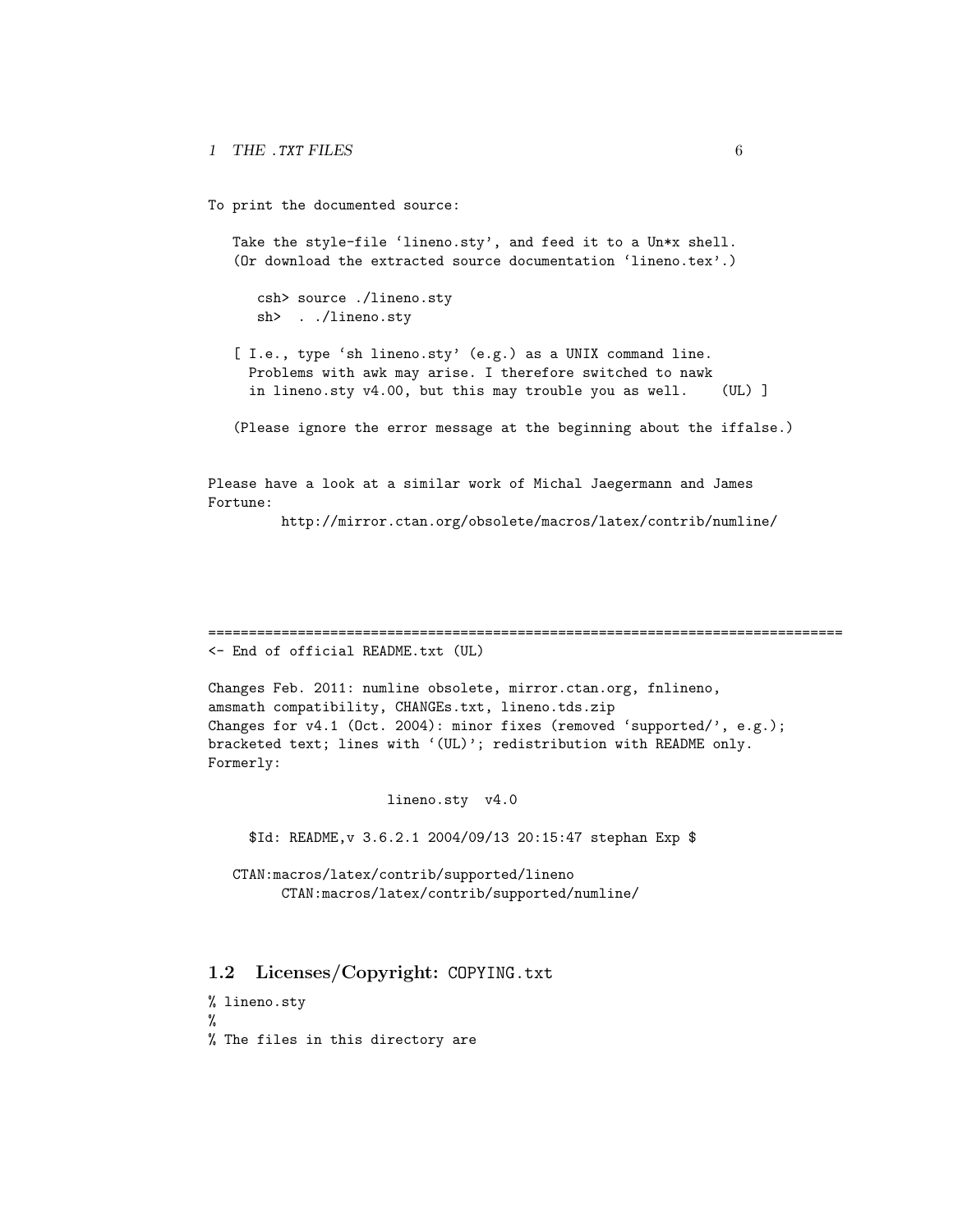```
%
% Copyright 1995--2003 Stephan I. B"ottcher <br/>boettcher@physik.uni-kiel.de>;
% Copyright 2002--2005 Uwe L"uck, http://contact-ednotes.sty.de.vu,
% for versions 4.x and code from former Ednotes
% bundle--author-maintained.
% Copyright 2011 Uwe L"uck, http://contact-ednotes.sty.de.vu,
% for fnlineno.sty/tex/pdf
%
% The files can be redistributed and/or modified under
% the terms of the LaTeX Project Public License; either
% version 1.3a of the License, or any later version.
% The latest version of this license is in
% http://www.latex-project.org/lppl.txt
% We did our best to help you, but there is NO WARRANTY.
%
% ============================================================================
<- (UL) End of official declaration.
History:
add. fnlineno 2011/02/16 ul
This file \rightarrow The files 2004/10/12 ul
```

```
$Id: COPYING,v 3.0.2.1 2004/09/13 20:15:47 stephan Exp $
LPPL v1.3a 2004/10/26
```
#### <span id="page-6-0"></span>1.3 Update summaries: CHANGEs.txt

```
CHANGES for lineno bundle 2011/02/16:
1. new fnlineno.sty for numbering footnote lines + \linelabel,
described in fnlineno.pdf
```
2. new overview SRCFILEs.txt

CHANGES for lineno.sty v4.41 2005/11/02:

```
1. Loadable after amsmath.
```
2. Removed some nonsense from documentation.

```
CHANGES for lineno.sty v4.4 2005/10/27
[failed to be uploaded to CTAN, but distributed by mail]:
```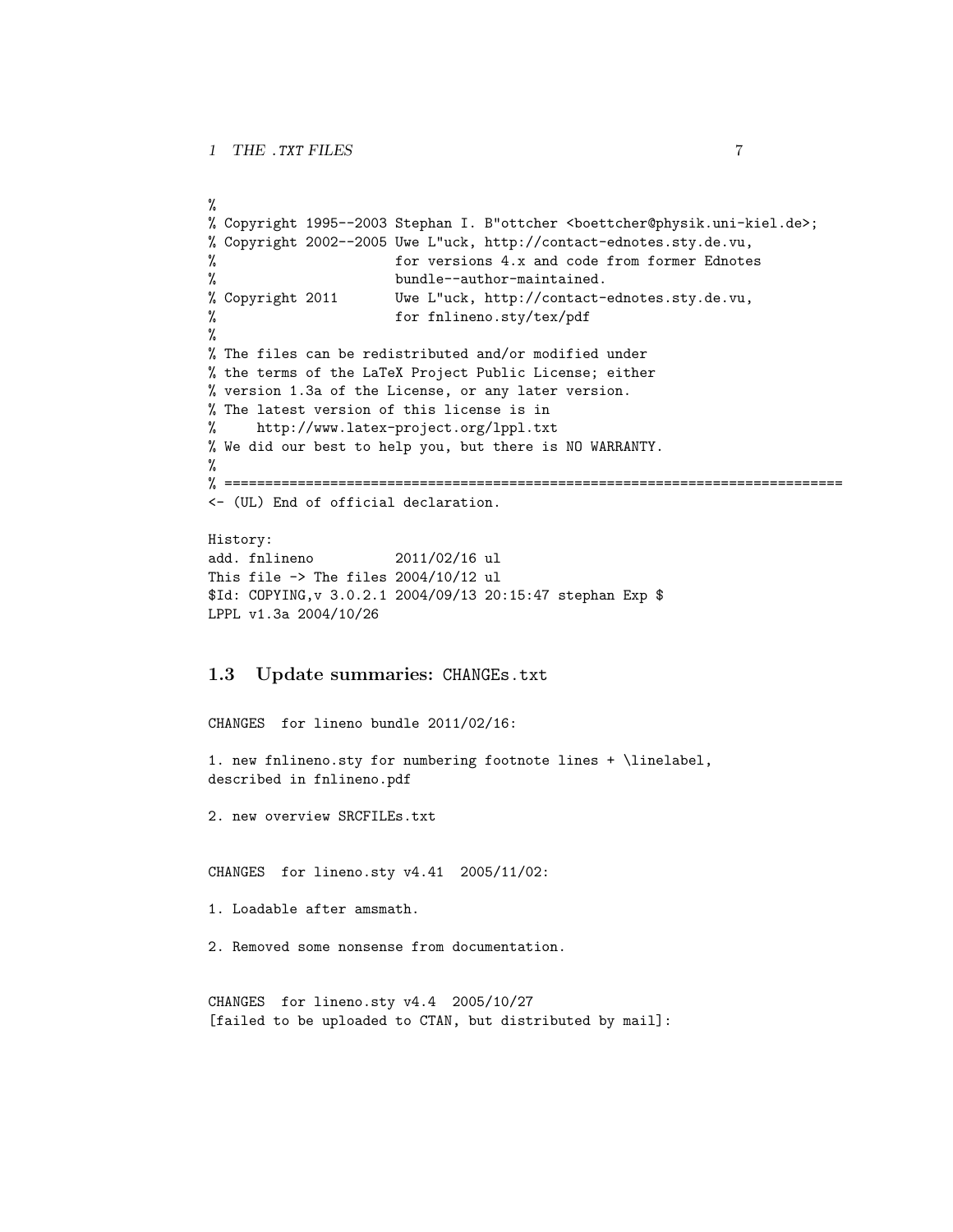- 1. Proper effective line depth at end of paragraphs. The spacing bug was quite obvious in two-column mode when a paragraph end was at a column bottom.
- 2. Another bug concerning two-column mode that had been introduced in v4.22 has been removed again.
- 3. Support for \addvspace introduced more and more bugs in versions of v4.32 and v4.33. The reasons seem to be clear now, and v4.4 should be stable.

CHANGES for lineno.sty v4.32 2005/10/17:

- 1. Support for \addvspace (a math display or a list meets a heading -- or a sub-heading follows a heading -- or the like)
- 2. Clearly explained former option 'displaymath' and its change to a default.

CHANGES for lineno.sty v4.31 2005/10/01:

- 1. \modulolinenumbers\* and a package option 'modulo\*' for printing first line number after interrupting editor's text, regardless of the modulo.
- 2. Improved explanation of \firstlinenumber and package options.

CHANGES for lineno.sty v4.3 2005/05/16:

- 1. Option 'displaymath' (proper numbering at paragraphs containing math displays) becomes default.
- 2. Compatibility with hyperref now indeed (at least much more).
- 3. Tidied up documentation: terrible confusion of \newcounter vs. \stepcounter; sections on the same matter written at different times; ...
- 4. Additional internal improvements that perhaps hardly are observable (no more spurious linenumbers in math displays from vertical mode; some compatibity with packages that use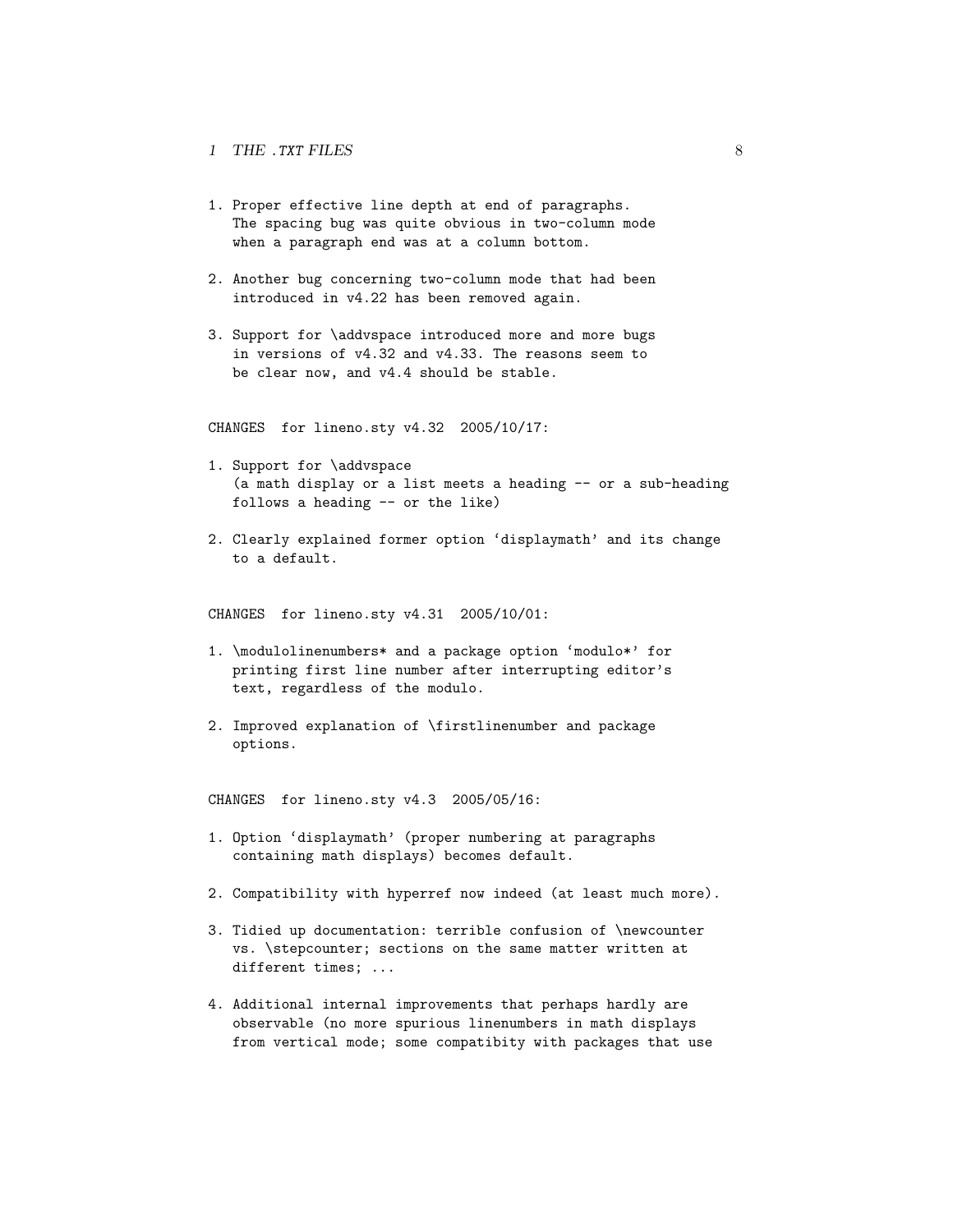\holdinginserts; \linelabel in headings etc.).

CHANGES for lineno.sty v4.22 2005/05/09:

- 1. Restored "global" version of numbering lines of a \parbox or minipage or ... (I had missed and disabled this in taking over lineno.sty), explained in documentation (lineno.pdf/dvi subsec. 7.2).
- 2. Enabled \flushbottom in two-column pagewise or switching mode.
- 3. Re-implemented modulo mode -- disabling certain users' tricks see lineno.pdf sec. 5.5, also for a still supported substituting trick.
- 4. Tidied up setting the next line number globally vs. locally (TeXbook p. 301).
- 5. Tidied up discussions (in documentation) of possible changes in implementation.

CHANGES for lineno.sty v4.21 2005/04/28:

Removed serious flaws with math display, + something ...

CHANGES for lineno.sty v4.2 2005/04/26:

- 1. Re-enabled package option 'displaymath' (needed rearrangement after sec. 5).
- 2. New package option 'addpageno' for adding page numbers to line number references -- see sec. 6.1 of lineno.pdf.
- 3. Improved support for \includeonly (and improved sec. 5.3, p. 27).
- 4. Improved compatibility with other packages that change \output (tameflts.sty, e.g., for saving footnotes against \marginpar and floats), added advice on this matter -- sec. 2.3, pp. 7, 14f.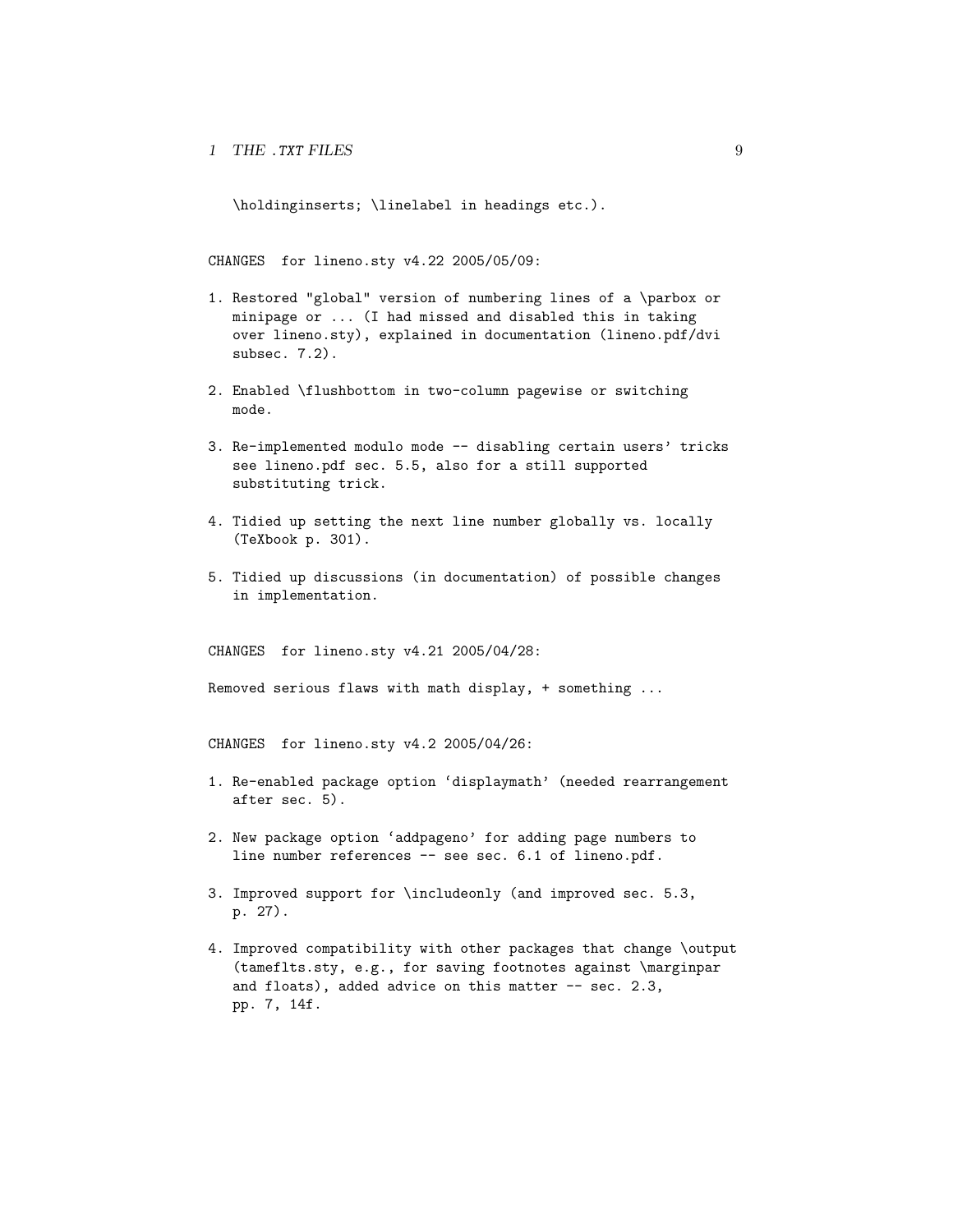CHANGES for lineno.sty v4.11 2005/03/08:

1. The 'edtable' option now supports math environments like 'array'. This requires updating edtable.sty to v1.3. (The claim in previous versions of edtable on this support simply was wrong, sorry.) For how to make use of this support, we urge you to read the usage instructions in edtable.sty (v1.3). These have been extended very much, structured more clearly, and supplied with examples.

2. \linelabel now complains when appearing outside line numbering mode. This counters Stephan Boettcher's original intention, but I generalize from my own experience that it is helpful to be told when you have forgotten to switch into line numbering mode and (e.g.) wonder why all the line number references are 1 ... ednotes.sty users profit as well (at least I expect and hope that anybody profits, which, to be sure, does not mean that I hope that anybody forgets to switch ...).

3. The subsection on 'edtable' in lineno.sty/tex/pdf was not quite correct or complete -- corrected, improved.

4. The final list of user commands in lineno.sty/tex/pdf has not been complete. This has not changed, but it is briefly explained what is missing and where it can be found.

CHANGE 2005/01/20:

We have devised macros for indexing with line numbers, yet we don't take the time to release them officially. If you are interested, please ask via

http://contact-ednotes.sty.de.vu

CHANGES for lineno.sty v4.1 2004/10/19:

Extension packages from the Ednotes bundle for enabling \linelabel in math mode and tabular environments are now handled through new package options 'mathrefs', 'edtable', 'longtable', and 'nolongtablepatch'. Two of these extension packages moved from the ednotes folder to the lineno folder. lineno.tex/pdf has been updated accordingly.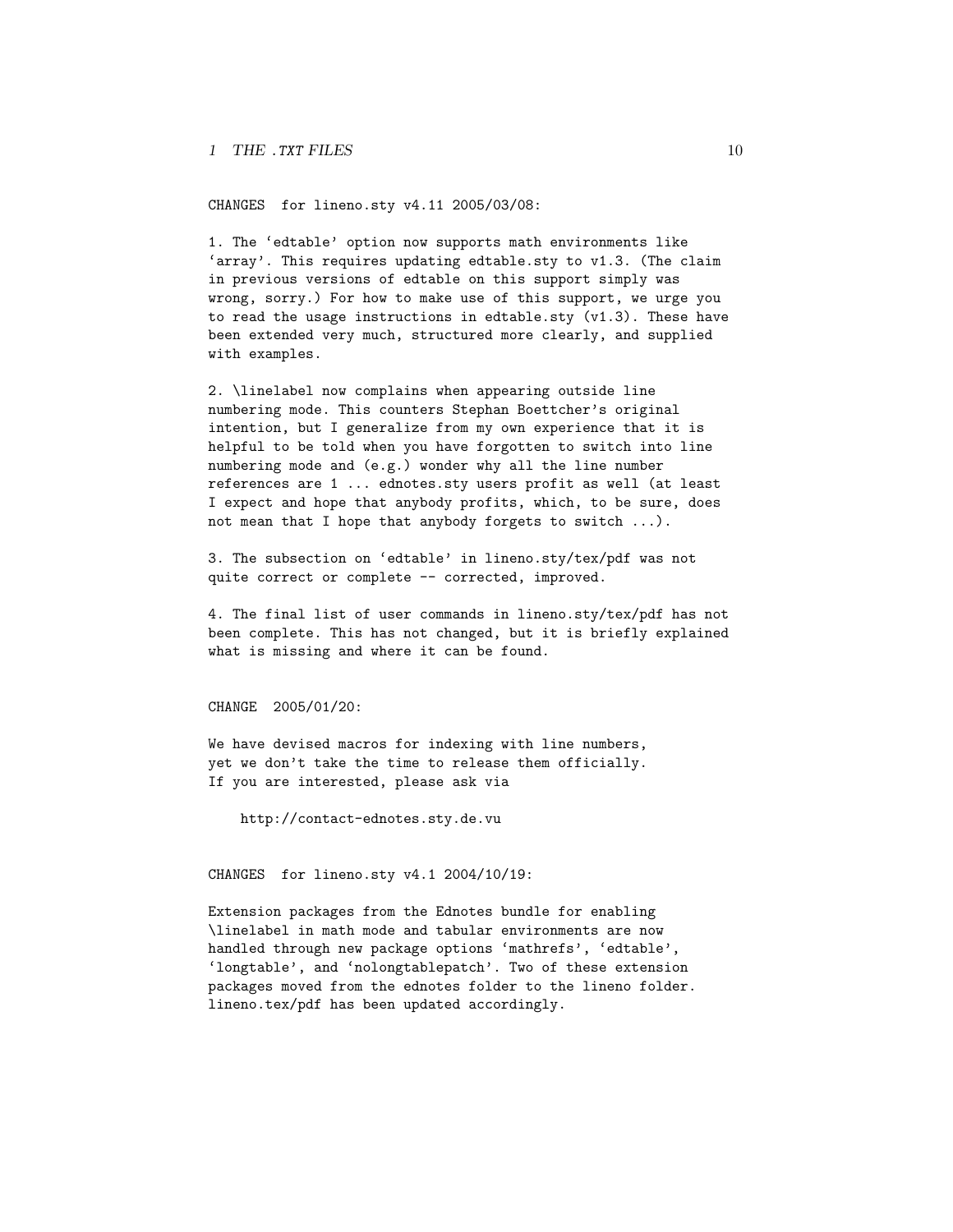```
CHANGES for lineno.sty v4.00 2004/09/03:
```

```
o incorporated earlier extension packages linenox0.sty,
  linenox1.sty, lnopatch.sty (which belonged to the
 Ednotes bundle before);
```
o adopted LaTeX Project Public License v1.3.

### <span id="page-10-0"></span>1.4 Source file infos: SRCFILEs.txt

```
*File List*
edtable.sty 2005/10/03 v1.3c arrays with lineno + ednotes (ul)
ednmath0.sty 2005/01/10 v0.2b math support for lineno/ednotes (ul)
fnlineno.sty 2011/01/07 v0.55 numbers to footnote lines (UL)
 lineno.sty 2005/11/02 line numbers on paragraphs v4.41
 vplref.sty 2005/04/25 v0.2a page-line cross-refs
fnlineno.tex 2011/02/14 documenting fnlineno.sty (UL)
lnosuppl.tex 2011/02/16 documenting supplementary files
ulineno.tex 2001/08/03 lineno.sty users manual
 ***********
```

```
List made at 2011/02/16, 12:41
from script file srcfiles.tex
```
## <span id="page-10-1"></span>2 Tabular and array environments

lineno.sty's package options edtable, longtable, and nolongtablepatch redefine LAT<sub>E</sub>X tabular and array environments such that lineno and ednotes commands can be used inside. The code for these options resides in separate files at present. We are listing them here.

```
2.1 edtable.sty
```

```
%% 'edtable.sty'---Uwe L"uck, direction Christian Tapp.
%% LaTeX package for tables with line numbers and
%% editorial notes.
\%%% Copyright (C) 2003-2005 Uwe L"uck--author-maintained.
\frac{9}{2}\def\fileversion{1.3c} \def\filedate{2005/10/03}
\frac{9}{2}%% This file can be redistributed and/or modified under
```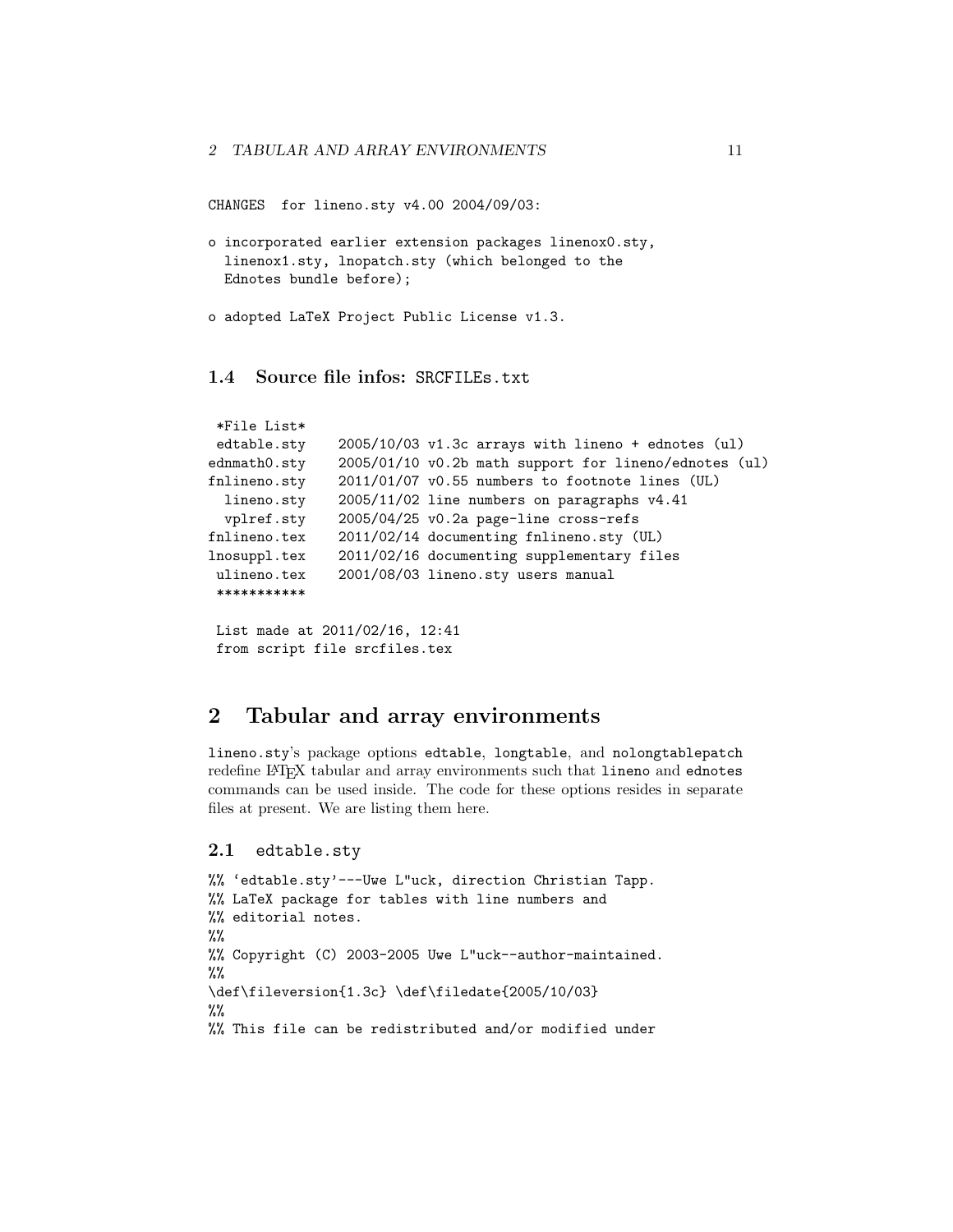```
%% the terms of the LaTeX Project Public License; either
%% version 1.3 of the License, or any later version.
%% The latest version of this license is in
%% http://www.latex-project.org/lppl.txt
%% We did our best to help you, but there is NO WARRANTY.
\frac{9}{6}%% Please send your comments via
\frac{9}{2}%% http://www.contact-ednotes.sty.de.vu
\frac{9}{2}\frac{90}{8} * USAGE: *
%
% *Requirements/overview:*
%
% The package is made for the background of the LaTeX2e macro
% package and enhances functionality of the following packages:
% 1.) Stephan I. B"ottcher's 'lineno.sty' for printing line
% numbers in the margin and a \label version \linelabel
% relating labels to line numbers;
% 2.) our 'ednotes.sty' for indicating variant readings and
% other editorial remarks in separate footnote apparatuses;
% 3.) David Carlisle's 'longtable.sty' for multi-page tables.
                                                  %% TODO: supertabular etc.!?
% 4.) our 'ltabptch.sty' for a patch of 'longtable.sty'
% (i.e., optionally, see below).
%
% Actually, only the first package is necessary for using the
% present one. The present one needs your line numbering commands
% according to the first one and its documentation to which we
% refer here. We likewise refer to the remaining packages for the
% details of their functionality.
%
% 'lineno.sty' version 4.1 and (in case it is used) 'ednotes.sty'
% version 0.8 (onwards) are needed. For obtaining recent versions
% of required packages, see the CTAN folder
% /macros/latex/contrib/ednotes.
%
% *Install/load:*
% 1.) To be used, the present file must be put into a folder
% that (La)TeX searches. You should have obtained a file
% containing more detailed hints about this.
% 2.) We recommend loading this file *not* by
% \usepackage[<options>]{edtable} but by loading 'lineno.sty'
% or 'ednotes.sty' with package option 'edtable'.
% 3.) To use the package options 'longtable' and
% 'nolongtablepatch' that are described below, enter them
```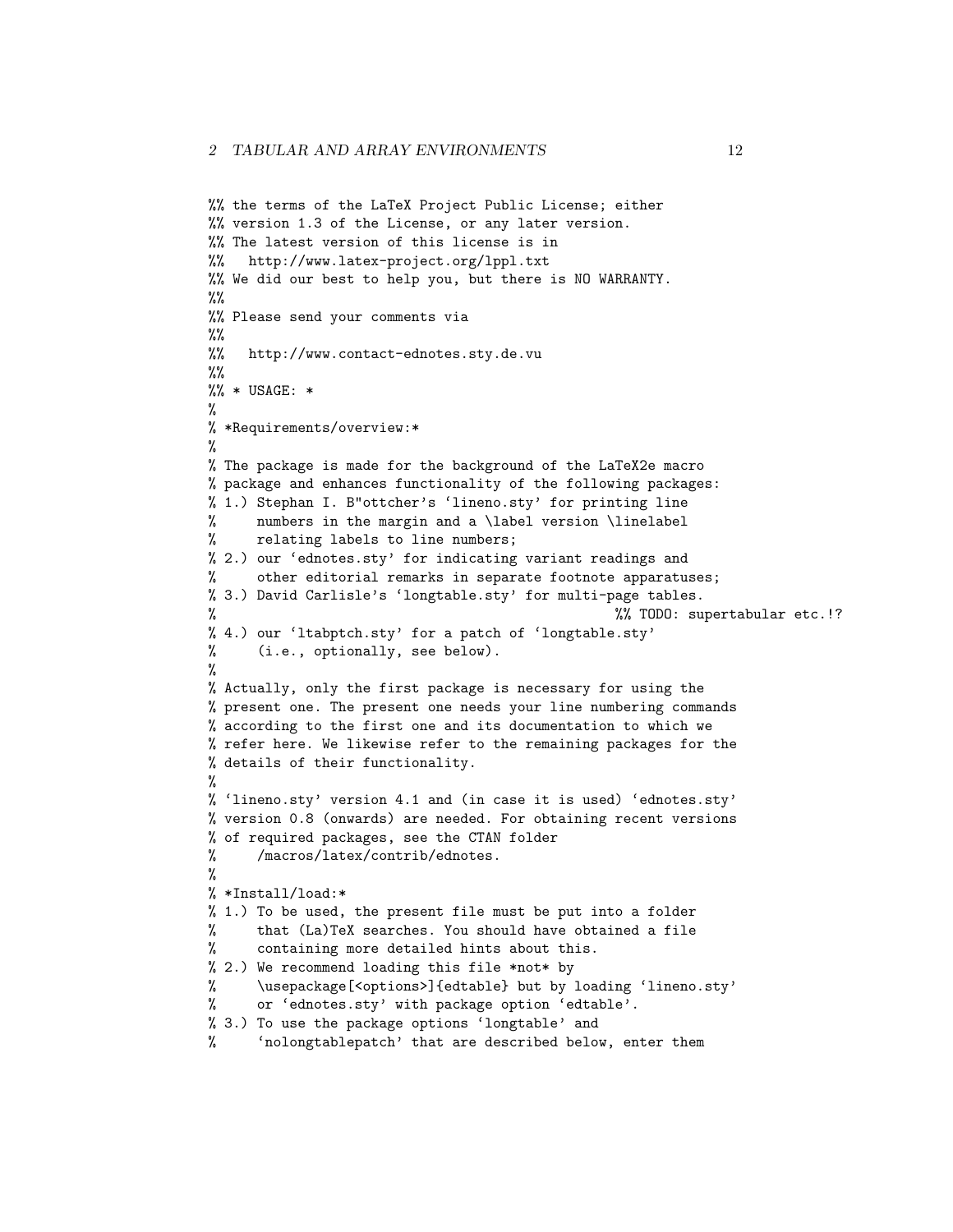```
% as options for 'lineno.sty' or 'ednotes.sty'.
%
% *User Commands:*
%
% 1. The package defines an environment 'edtable' -- for its
% syntax we consider two cases:
% (a) Let <stdtable> be a tabular environment "like 'tabular'".
% "Like" here means: (i) we have tested it with 'tabular', but
% it should work with many more (e.g., from the 'array' and
% 'tabularx' packages) -- which share certain properties of
% implementation and requirements. Sorry, you must try, or we
% hope you will (and tell us). (For wizards: <stdtable> may
% probably be anything using a single \halign and \tabskip=0pt.)
% Definitively:
% (ii) LaTeX's standard 'array' and other environments are *not*
% "like" 'tabular'. Namely, environments that work only in math
% mode are not meant here. They are considered below in 'b.'.
% (iii) 'longtable' from the 'longtable' package of the 'tools'
% bundle neither is meant. An option of the present package
% deals with it as described below. Neither 'supertabular' is
% meant.
% (iv) In general, usage with tabular environments that can
% break across pages as in (iii) is not recommended, at least
% when working with 'ednotes.sty'. Even if some worked here, a
% shortcoming with 'ednotes.sty' would be that the footnotes can
% appear on bad pages.
% -- Now the syntax is:
% \begin{edtable}{<stdtable>}<args><entries>\end{edtable}
% -- where <args> and <entries> are usual arguments and entries
% for <stdtable>. So an example is:
% \begin{edtable}{tabular}{cc}
% left upper & right upper \\ left lower & right lower
% \end{edtable}
% This produces just what <stdtable> does in an extra line,
% only adding line numbers in the margin and processing 'ednotes'
% commands in the entries appropriately.
% (b) Let <stdarray> be an "array environment" like -- standard
% LaTeX's 'array'! "Like" here means (i) ... analogously to
% <stdtable> above. (ii) "Text" ... oh, sorry, this is not clear
% to me at present, and I am in a hurry. \frac{1}{2} / \frac{1}{2} TODO
% (iii) Nothing from the 'amsmath' package seems to work here,
% sorry, I have tried a lot ... (iv) For standard LaTeX's
% 'eqnarray', it is better to try the 'linenomath' environment
% of 'lineno.sty' [with package option 'mathlines']. Its
% modifications in 'amsmath' produce (at best) a spurious line
% number with the 'linenomath' environment (up to now).
```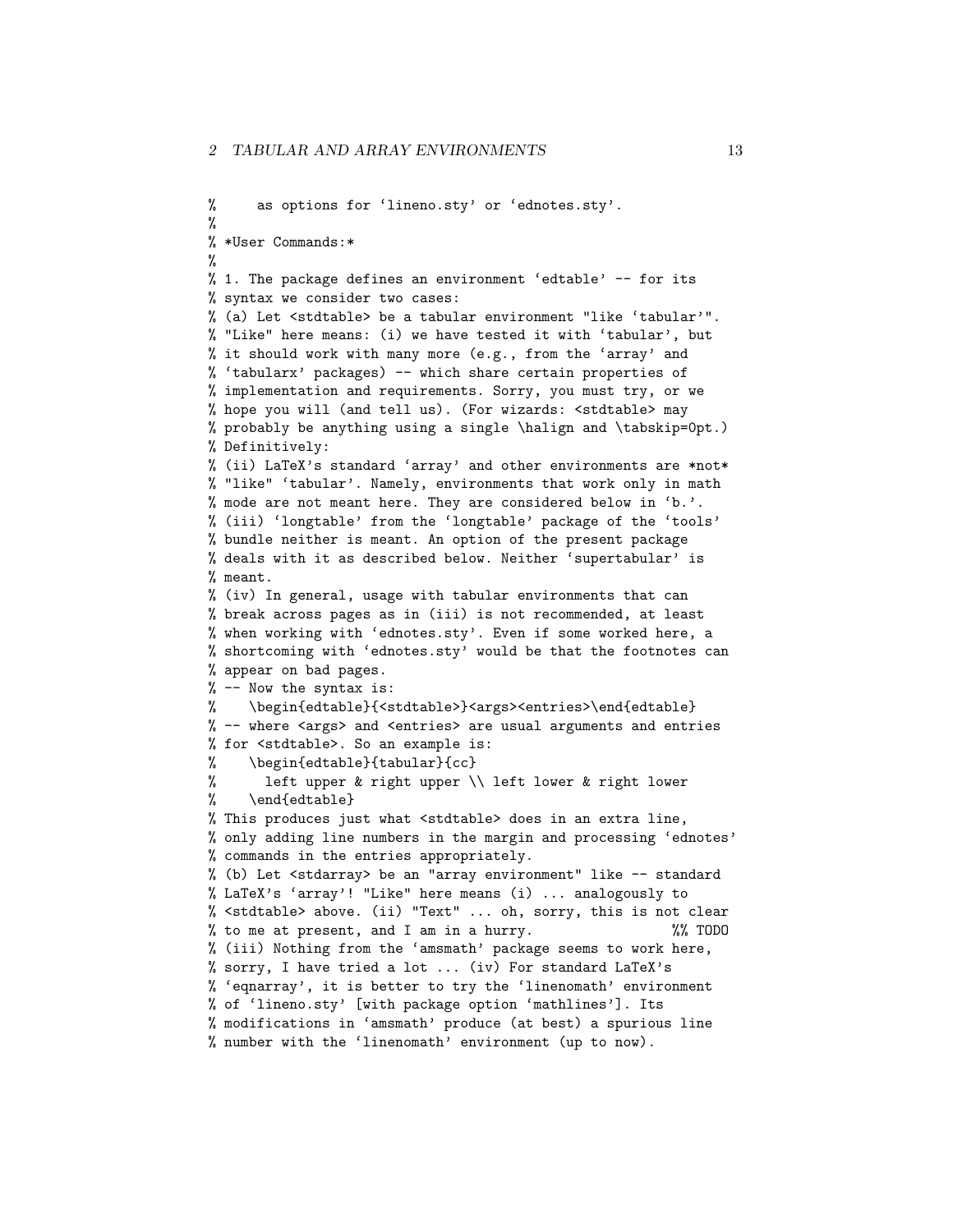```
% -- Now the syntax is:
% \begin{edtable}[<$$$>]{<stdarray>}
% <args><entries>\end{edtable}
% -- where <args> and <entries> are usual arguments and entries
% for <stdarray>. <$$$> can be one of '$' or '$$'. Indeed, the
% <stdtable> syntax above (without [<$$$>]) *does not work*
% inside $...$ or $$...$$. -- An example:
% \begin{edtable}[$$]{array}{cc}
% a_{11} & a_{12} \\ a_{21} & a_{22}
% \end{edtable}
% Now, this produces just what <stdarray> does in an extra line
% etc. as with <stdtable>. However, \linelabel and 'ednotes.sty'
% footnotes may need the 'mathrefs' option of 'lineno.sty'. For
% the difference between '[$]' and '[$$]', see below.
%
% 2. When working with 'ednotes.sty', in
% \Anote{L1\<L2\>L3}{NOTE}
% L2 may contain k's and \setminus's, but L1, L3 must not! Analogously
% for \Bnote, etc., \Anotelabel...\donote..., etc. -- Well this
% holds for <stdtable>, hardly for <stdarray> ... %% TODO
%
% 3. On positioning: You may have wondered about 'extra line'
% above. This means that 'edtable' starts a new line at
% \begin{edtable} and at \end{edtable}. %% TODO: sure!?
% (a) It should be placed within a 'center', 'flushleft', or
% 'flushright' environment for proper (vertical) spacing, but
% also works without. However, with <stdarray> and optional
% parameter '$$' of 'edtable' (i.e., \begin{edtable}[$$]...),
% you can obtain the usual math display spacing *within a
% paragraph*; especially, the vertical space is less when the
% previous line is short ... and so on.
% (b) Horizontal positioning of line numbers (usually) needs a
% second run (after changing a table)! %% TODO: automatic warning.
% (For wizards: It may fail if some of \leftskip, \rightskip,
% \linewidth, and \@totalleftmargin are used in an unusual way.)
% A <dimen> register \ETextraoffset is provided whose value is
% 0pt by default and which additionally moves line numbers
% to the left (right) if given a positive (negative) value.
% \% TODO: any use?
%
% *Package options:*
%
% 1. Option 'longtable' adjusts the 'longtable' environment
% defined by David Carlisle's longtable.sty for use with
% 'lineno.sty' and 'ednotes.sty'. The option makes 'longtable'
% environments appear with line numbers in the margin, according
```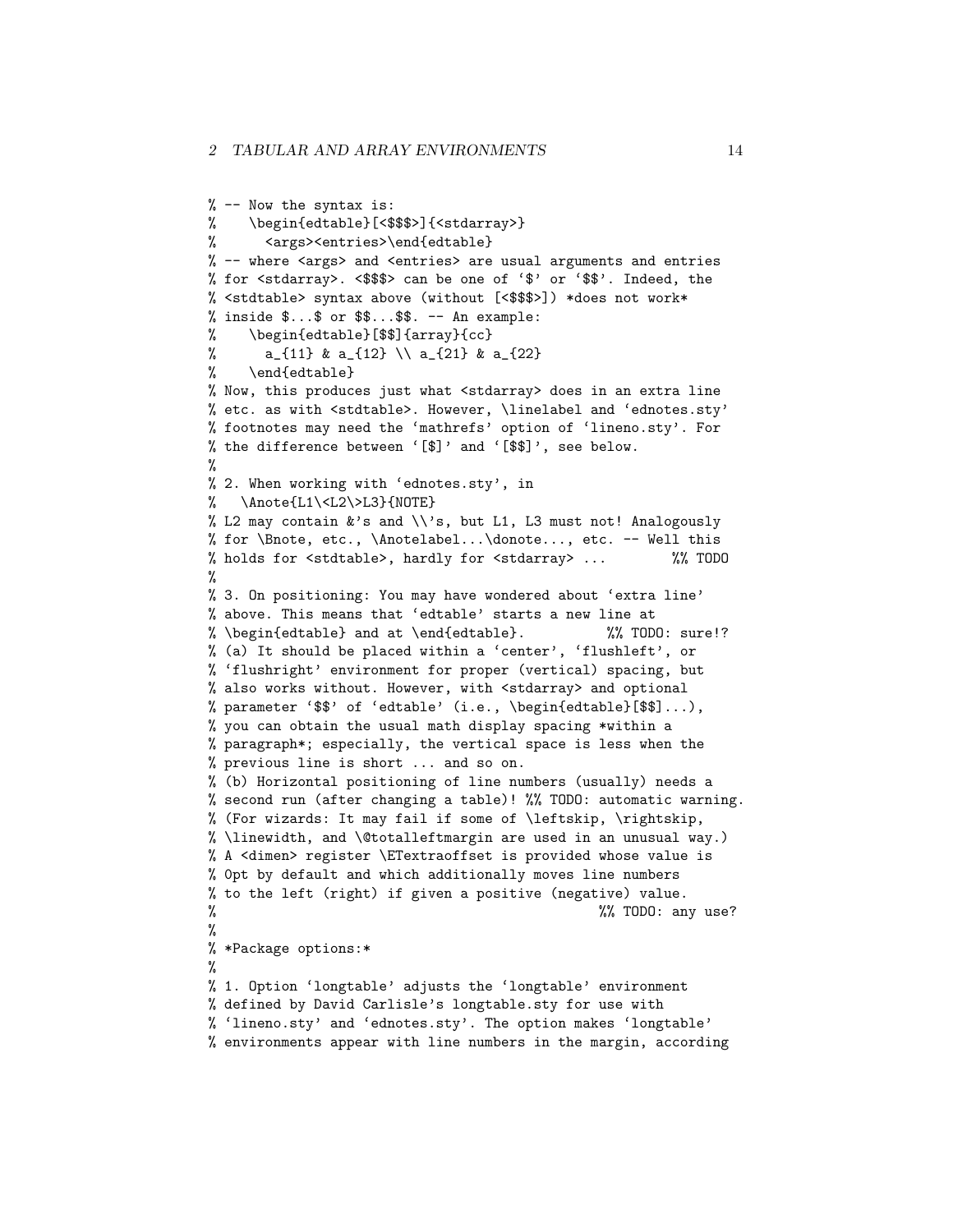```
% to 'lineno.sty', and process 'ednotes.sty' commands if line
% numbering is active according to 'lineno.sty'.
% [We maintain an alternative package with just this function
% in a slightly different implementation.] %% -> ulnltab.sty.
% Lemmas may go across table entries as with 'edtable' (see above).
% ---There might be options like 'supertabular' for adjusting
% other tabular environments that cannot be handled by the
% 'edtable' environment provided here---they have not been
% implemented yet! %% TODO
%
% 2. Option 'nolongtablepatch' avoids loading/asking for
% 'ltabptch.sty'. I.e.: according to LaTeX bugs database,
% tools/3180 and tools/3485, there have been problems with
% vertical spacing around 'longtable' environments. By default
% the present package loads our 'ltabptch.sty' or asks for it.
% Option 'nolongtablepatch' overrides this. This is useful when
% you don't want to have the patch, especially when you use an
% "emergency stop" installation of TeX.
%
% *Wizard interface:*
% Macros \@ET@makeLineNumber, \@ET@use@outerhook,
% \@ET@execute@outerhook, \@ET@ampnotes \@ET@startlinewith,
% \@ET@trivialize@linelabel are provided as tools for adjusting
% tabular environments for use with 'lineno.sty' and
% 'ednotes.sty'. \@ET@step@linenumber is \let \stepLineNumber
% (from 'lineno.sty'), but could be used as a hook for
% something different. See Environment 'edtable' and Option
% 'longtable' below for examples of application.
% %% TODO: specification here.
%
%
%% * Acknowledgements: *
%
% Stephan I. B"ottcher told us how to do it in extensive discussion
% and by providing some first code lines. We changed these essentially
% in some respects, but kept his general ideas and some parts of his
% macros, the latter even without knowing what we are doing.
\frac{9}{2}% v1.3 is due to a request by Martin Brandenburg.
%
% * Now for internals: *
%
\NeedsTeXFormat{LaTeX2e}[1994/12/01]
% 1994/12/01: \newenvironment* etc. %% TODO: more recent needed?
\ProvidesPackage{edtable}[\filedate\space v\fileversion\space
  arrays with lineno + ednotes (ul)]
```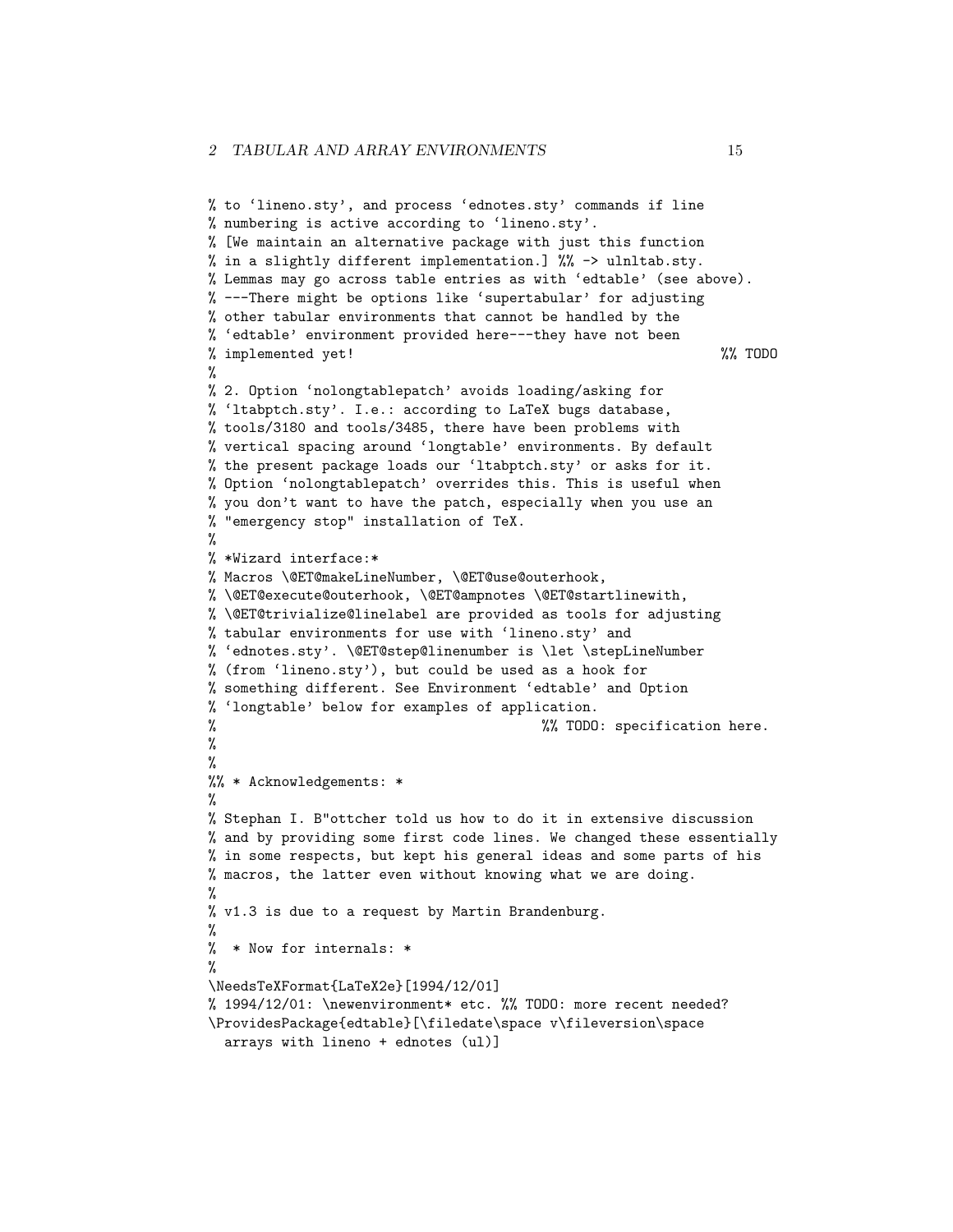%

% Alternative ideas for implementation: % 1. There is a German package 'TABMAC' enhancing 'EDMAC' (cf. % documentation of 'ednotes.sty'). We could have rewritten its % macros so it would work with 'lineno.sty' and 'ednotes.sty' % in place of 'EDMAC'. [TODO: "tabmac.sty"] % 2. We redefine 'longtable' by Option 'longtable' because % there seems to be only one reasonable use of the 'longtable' % environment in the course of a critical edition. This may be % different for environments like 'array' and 'tabular' which % can be used within text lines. Therefore, these environments % are not redefined. % 3. One might use \everycr, however: (a) it is executed % before the first row, (b) it is executed in fake lines that % 'longtable' uses. % 4. As an alternative to \everycr, there is the approach of % redefining \cr and \crcr for setting \noalign. This needs % redefining \@tabularcr etc.---not nice. We use this approach % here for 'longtable' which uses a stretching \tabskip. % For \tabskip=0pt, we attach line numbers by a template. % % \RequirePackage{lineno}[2004/10/06] % Wanted to check lineno version--causes unknown option error. % See LaTeX bug latex/3730. % Options: %% TODO: underful page with 'longtable.sty'!? \let\if@ET@longtable\iffalse % \newif\if@ET@longtable@ \DeclareOption{longtable}{\let\if@ET@longtable\iftrue} \let\if@ET@ltabptch\iftrue \DeclareOption{nolongtablepatch}{\let\if@ET@ltabptch\iffalse} \ProcessOptions % Redefine \longtable if option: \if@ET@longtable % Stephan's direction for attaching a line number to each row % is using \noalign in the course of  $\setminus$ . % However, (1) the user should not worry about closing the table % with  $\setminus$  or without, and (2) the line number thing should not % happen twice if  $\setminus$  is the last token before  $\end{aligned}$ . % Our solution: attach something to the beginning of \endlongtable % which attaches line number unless an unsucceeded  $\setminus$  has done it. % This thing is activated by each row start and turned off by  $\setminus\setminus$ . % Since the switch at row start may happen to be in a pbox, % let it act globally on \endlongtable. (The \crcr at the beginning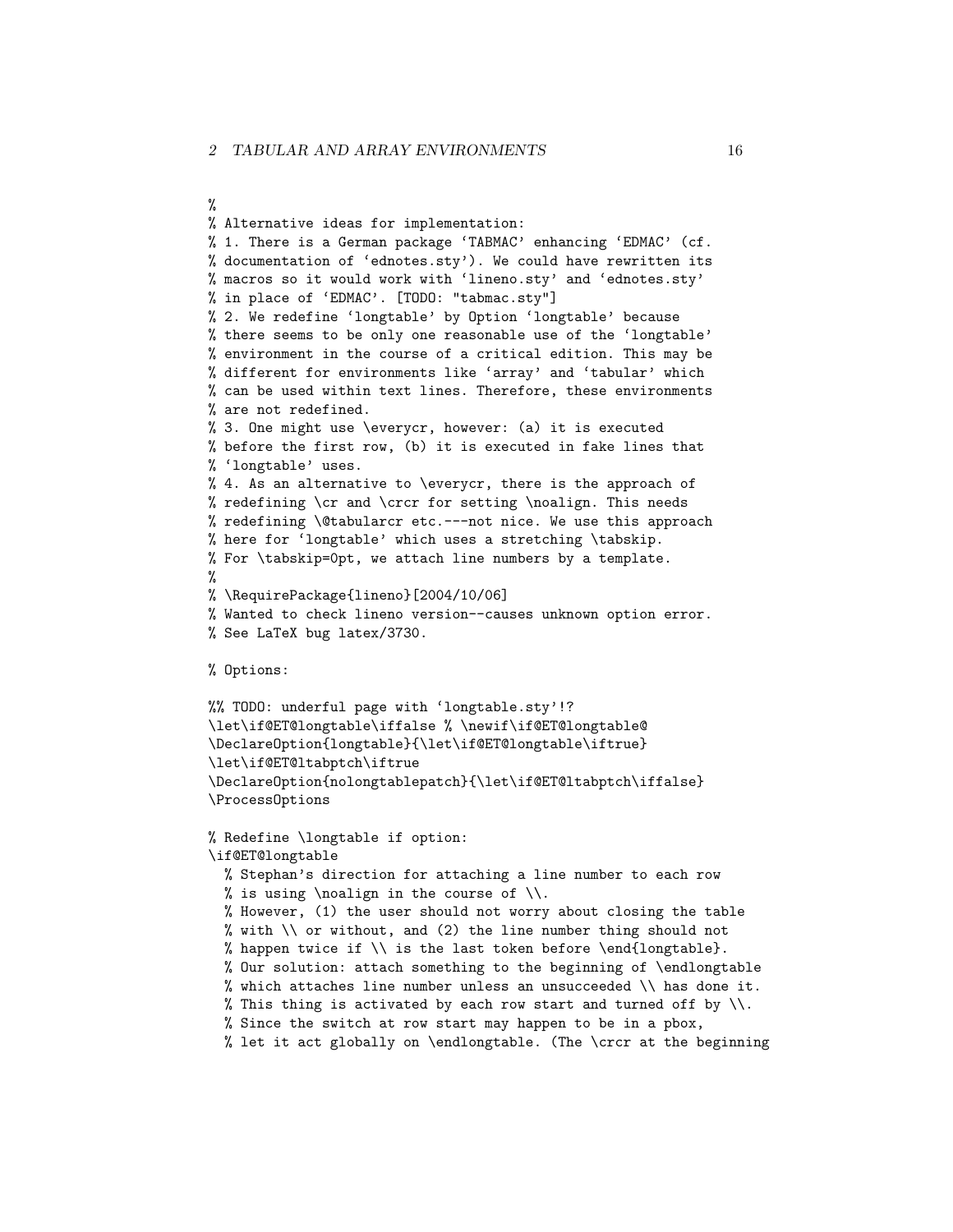```
% of \endlongtable must not be changed directly, since original
 % \crcr may be required in table entries using \oalign etc.)
 %
 \RequirePackage{longtable}%
% \IfFileExists{longtable.sty}{\RequirePackage{longtable}}%
%
% For Atari problem, it suffices to rename 'longtable.sty'
% into 'longtabl.sty'.
%
% Patch for tools/3180 and tools/3485 of LaTeX bug database:
\if@ET@ltabptch
 \IfFileExists{ltabptch.sty}{\RequirePackage{ltabptch}}{%
   \PackageError{edtable}{%
     ltabptch.sty (for improving spacing around\MessageBreak
     longtable) missing! Be sure to use it always\MessageBreak
     or never!%
   }{%
     To omit ltabptch.sty *and* escape this error,\MessageBreak
     use package option 'nolongtablepatch'.%
   }%
}
 \fi
 \let\@ET@@longtable\longtable
 \def\longtable{%
   \ifLineNumbers
     \expandafter\@ET@longtable
    \else
      \let\@ET@sw@cr\@ET@crcr % ... in \endlongtable.
      \expandafter\@ET@@longtable
   \fi
 }
 \def\@ET@longtable{%
 % Since we have made it anyway, we use the method of redefining
 % \halign for inserting the activating row start as well.
 % However, redefinition must be repeated before every \LT@bchunk.
 % \longtable and \LT@get@withs are good places for this.
   \@ET@startlinewith\@ET@sw@cr@on
    \@ET@trivialize@linelabel
    \@ET@use@outerhook
   \@ET@ampnotes
   \let\LT@tabularcr\@ET@LT@tabularcr
   \expandafter\def\expandafter\LT@get@widths\expandafter
     {\LT@get@widths\@ET@startlinewith\@ET@sw@cr@on}
   % Admittedly, we could make it less of a hack by using \mathfrak{C}\{\ldots\}% ---we could then leave \LT@get@widths untouched.
   \@ET@@longtable
```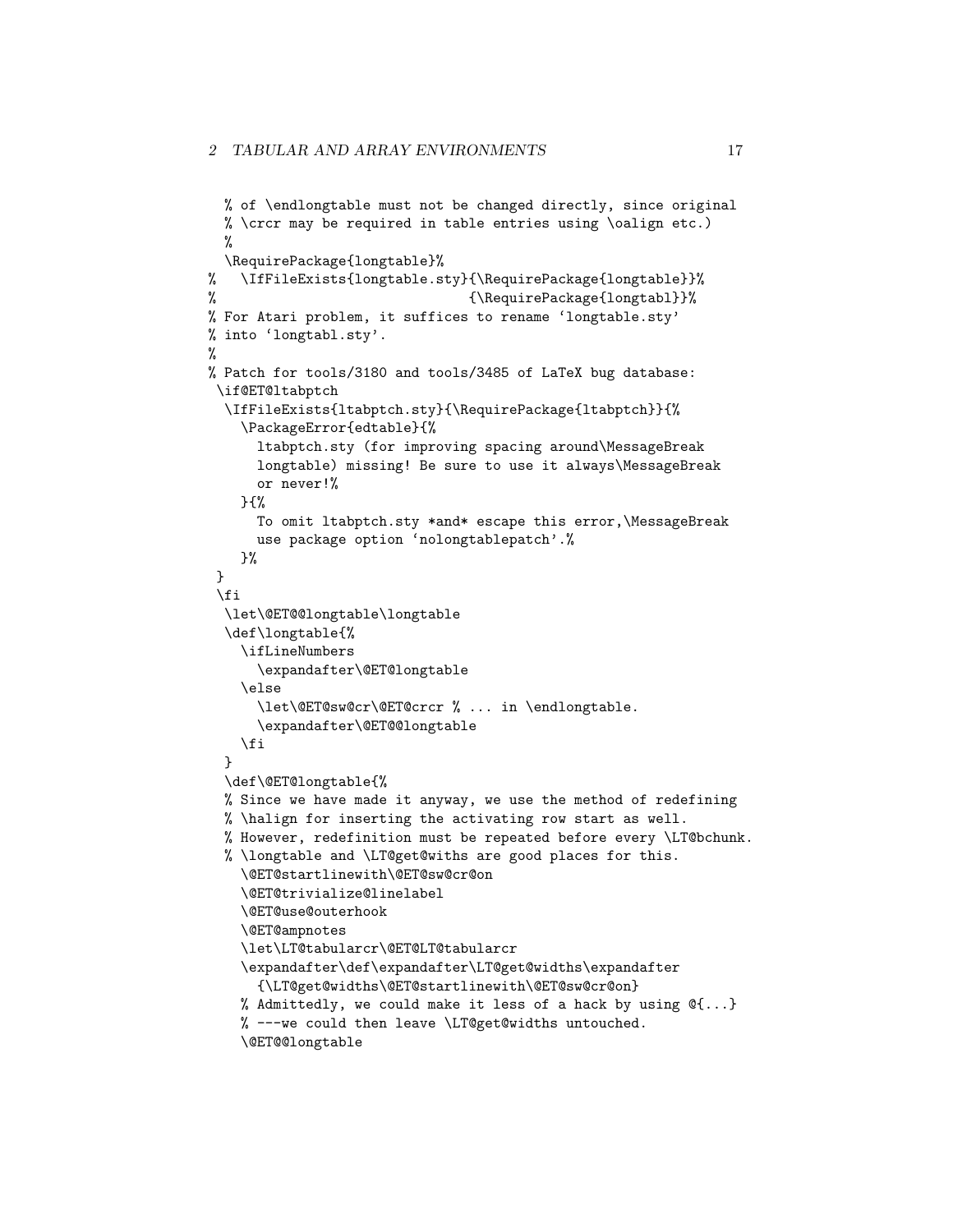```
}
  \def\@ET@sw@cr@on{\global\let\@ET@sw@cr\@ET@cr@attach}
 % We are hacking a longtable version offering
 % \def\LT@tabularcr{%
 \frac{\right\{ \ifmmode{\hskip.6pt}\else{thm}{\fi}\fi} \quad \text{relax}\ifmm{align}% \@ifstar
 % {\def\crcr{\LT@crcr\noalign{\nobreak}}\let\cr\crcr
 % \LT@t@bularcr}%
 % {\LT@t@bularcr}}
 % We need a redefinition of \cr which is not overridden by \mathcal{C} ifstar:
  \def\@ET@LT@tabularcr{%
    \relax\iffalse{\fi\ifnum0='}\fi
    \def\cr{\@ET@sw@cr}%
    % So \crcr is affected by change of \@ET@sw@cr, cf. below.
   \let\crcr\cr
    \@ifstar
      {\gdef\@ET@sw@nobreak{\nobreak
       \global\let\@ET@sw@nobreak\relax}%
  % {\def\cr{\@ET@sw@cr\noalign{\nobreak}}\let\cr\crcr
  % Why didn't this work? %% TODO: try shorter again.
       \LT@t@bularcr}%
      \LT@t@bularcr
 % {\let\cr\@ET@sw@cr \let\crcr\cr
 % \Upsilon \LT@t@bularcr}% This accompanied \def\cr... above.
  \mathbf{r}% Attach \@ET@sw@cr to beginning of \endlongtable:
  \expandafter\def\expandafter\endlongtable\expandafter
    {\expandafter\@ET@sw@cr\endlongtable}
  \def\@ET@cr@attach{% Actually attaching line numbers.
    \@ET@crcr\noalign{% Basically Stephan's approach.
  % If we were not careful, following box containing line number
 % could fool interline glue after longtable, even if tools/3485
  % is repaired in some way. This box should have same depth as
 % the line composed previously.
      \nobreak %% \@ET@ex... might cause page break. 2003/10/30.
      \setbox\z@\@ET@makeLineNumber
      \ht\z@-\prevdepth \dp\z@\prevdepth \box\z@
      \@ET@step@linenumber
      \global\let\@ET@sw@cr\@ET@crcr % ... if called by \\.
 % This also resets the \crcr starting \LT@echunk following
  % \@xargarraycr or \@yargarraycr in \LT@argtabularcr.
 % \let...\relax seems to suffice at well, but in case ...
      \@ET@execute@outerhook %% 2003/10/30.
      \@ET@sw@nobreak
% \@ET@execute@outerhook
    }%
```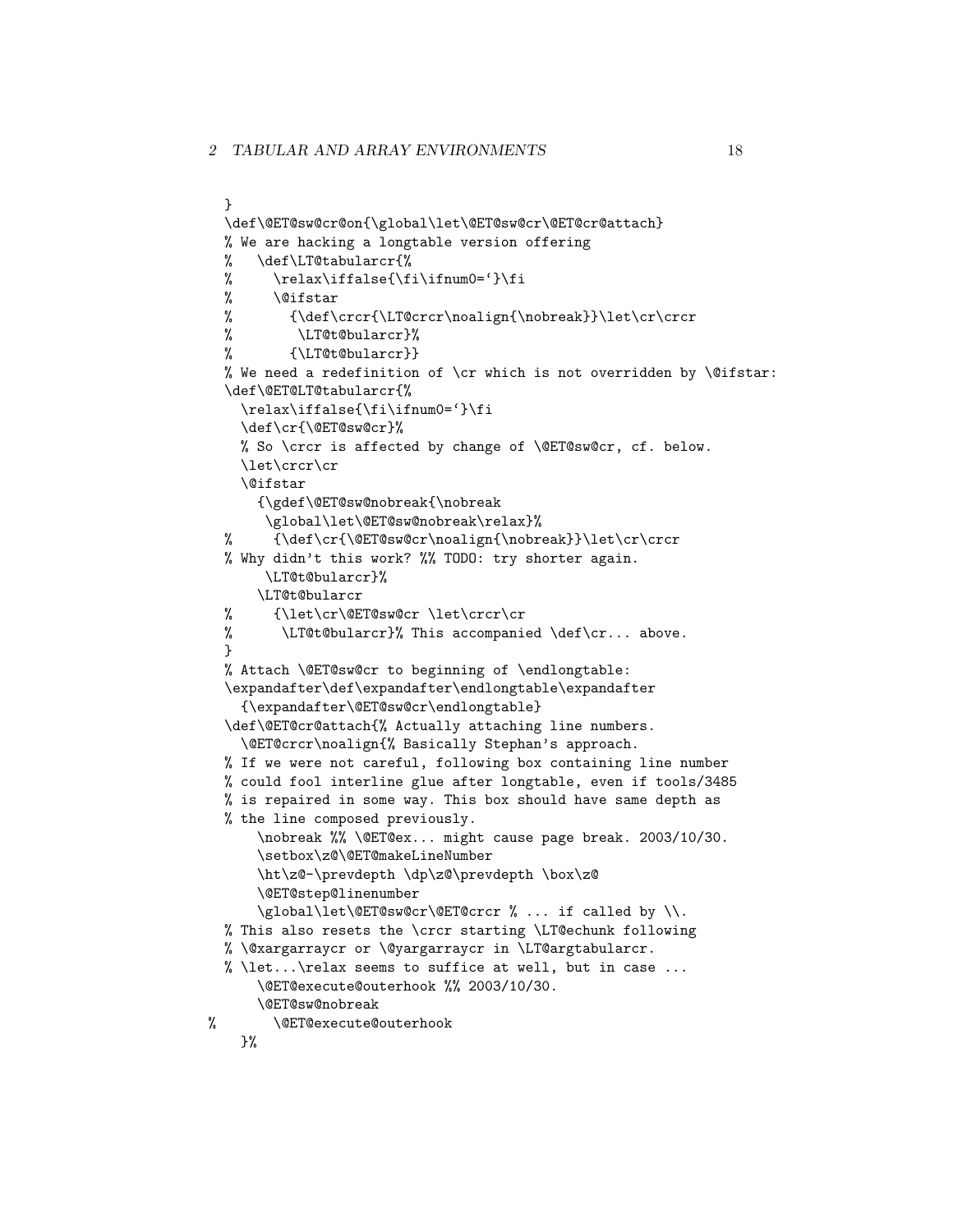```
}
  \let\@ET@crcr\crcr
  \global\let\@ET@sw@nobreak\relax % Just to remind ...
\fi
\let\@ET@step@linenumber\stepLineNumber
% \def\@ET@step@linenumber{\global\advance\c@linenumber\@ne}
\def\@ET@makeLineNumber{\hb@xt@\z@{\makeLineNumber}}
%% TODO: export to lineno.sty!?
% Special \halign:
% For 'array' etc., we insert line numbers by a leftmost template.
% @{...} in the last argument of 'array' etc. is difficult for this
% since 'tabular*' has an additional argument. So we redefine
% \halign to put something to the right of the next \bgroup.
% Now, as a macro, \halign would break in an \edef or \xdef.
% Horribly, this danger has become quite real in longtable.sty's
% definition of \LT@bchunk. Only its latest version 4.10 has
% preceded \halign by a \noexpand (for mathtext.sty which
% redefines \halign as well). We need not rely on such a
% provision if we let \halign expand to \the<token register>
% for some token register. However, using \toks@ or \@temptokena
% is neither very safe---might be filled by macro ahead with
% something new. So reserve an own token register.
\newtoks\@ET@toks
\@ET@toks{\@ET@specialhalign}
% v1.3: In 'AMSmath', there are \halign's followed by explicit
% left braces. Thus '\def\@ET@specialhalign#1\bgroup{%' broke.
%% TODO ...
\def\@ET@specialhalign{%
  \ifmeasuring@ \expandafter\@firstoftwo
% v1.3 2005/03/04, for 'amsmath'.
  \else \expandafter\@secondoftwo
  \fi
  {\let\halign\@ET@@halign \halign}%
  {\@ifnextchar\bgroup\@ET@replace@arg\@ET@sphalign@to}}
%% TODO: change back, commenting out code above, report
%% error with 'alignat'.
% \@ifnextchar\bgroup\@ET@replace@arg\@ET@sphalign@to}
% If 'amsmath' not loaded (v1.3):
\AtBeginDocument{\@ifundefined{measuring@true}{%
  \let\ifmeasuring@\iffalse}\relax}
\def\@ET@replace@arg#1{%
  \def\@EN@tempa{#1}\def\@EN@tempb{\bgroup}% Corr. after v1.3b.
  \ifx\@EN@tempa\@EN@tempb
    \def\@EN@tempa{\@ET@sphalign@to\bgroup}%
  \else
```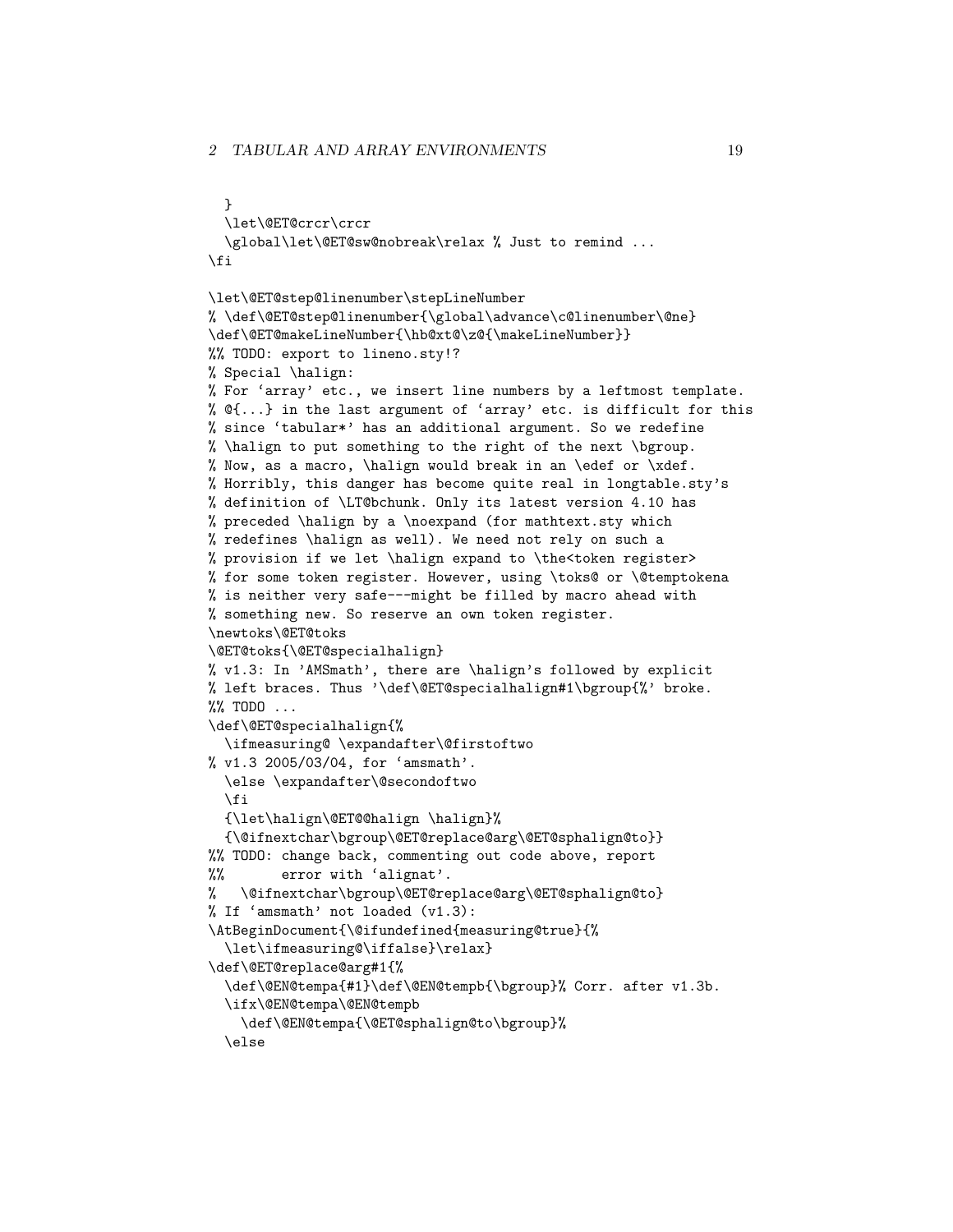```
\def\@EN@tempa{\@ET@sphalign@to{#1}}%
% This may be wrong, #1 might be 't' from 'to' ...
  \fi
  \@EN@tempa}
\def\@ET@sphalign@to#1\bgroup{%
  \let\halign\@ET@@halign % Reset for nested arrays.
  \halign#1\bgroup
% \ifmeasuring@\else % For 'amsmath', moved backwards.
   \@ET@startline % [Wizard interface, via \@ET@starlinewith.]
% \fi
}
% Wizard interface:
\def\@ET@startlinewith{% Next token precedes preamble.
  % \let\@ET@@halign\halign % Or \AtBeginDocument?
% ... indeed: bad loop with long longtable (\LT@get@widths!?)
  \def\halign{\the\@ET@toks}%
  \let\@ET@startline
}
\AtBeginDocument{\let\@ET@@halign\halign}
% Or save it at start of environment only
% (don't repeat inside longtable).
%
% Outer hook for inserts: (wizard interface)
\def\@ET@execute@outerhook{% To be placed outside inner mode.
  \@ET@outerhook \global\let\@ET@outerhook\@empty
}
\global\let\@ET@outerhook\@empty % Just to remind: global!
% \@EN@hookfn (ednotes) sends to outer hook:
\def\@ET@use@outerhook{% Wizard interface.
  \def\@EN@hookfn{\g@addto@macro\@ET@outerhook}%
}%% TODO: move last line to 'ednotes', \let\@ET@use...\@empty.
%% But this requires re-installing both packages
%% at the same time. See the 'ampnotes' thing as well.
%
% Trivialize \linelabel: (wizard interface)
\def\@ET@trivialize@linelabel{\let\linelabel\@ET@linelabel}
\def\@ET@linelabel{%
  \protected@edef\@currentlabel{\theLineNumber}%
  \label
}
% Change ampersand at \Anote etc.: (wizard interface)
%% 2003/10/31.
% & is changed by \Anote etc. No \begin...\endgroup,
% next \setminus or & after % note/donote command switches back.
% ---Global change seems to break table setup.
\begingroup
```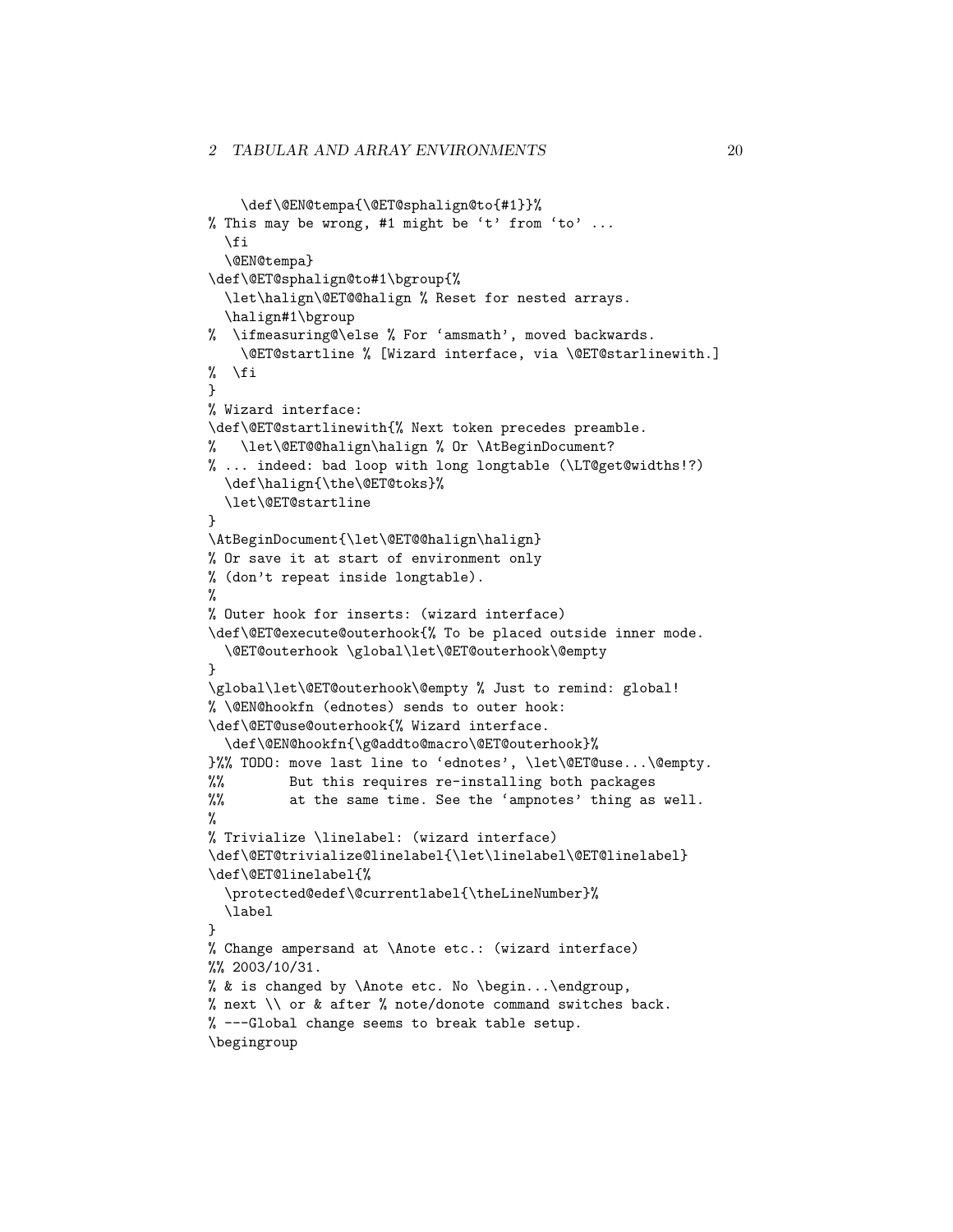```
\gdef\@ET@hideamps{\catcode'\&\active}
\@ET@hideamps
\gdef\@ET@ampnotes{%
  \let&\@ET@hideamp
 %% & would be undefined after \setminus in lemma.
  \let\@ET@EN@rnote\@EN@note
  \def\@EN@note{\@ET@hideamps\@ET@EN@rnote}%
  \let\@ET@EN@rnotelb\@EN@notelabel
  \def\@EN@notelabel{\@ET@hideamps\@ET@EN@rnotelb}%
}
%% TODO: & and \\ in \@EN@lemmaexpands!?
\endgroup
\def\@ET@hideamp{&}
\newenvironment*{edtable}[2][]{%
% #1 $ or $$, #2 standard environment name.
%% TODO: star version!? cf. lineno.sty's 'numquote'.
  \def\@ET@mode{#1}%
  \def\@ET@currenvir{#2}%
  \ifhmode \ifnum\the\lastpenalty=-\@M\else
% \par must be executed for printing/stopping line numbers:
    \@centercr\relax \noindent
  \fi \fi
  \ifvmode \noindent \fi % Otherwise linenumbers are indented
% -- however, not recommended.
  \@ET@use@outerhook
  \@ET@trivialize@linelabel
  \@ET@ampnotes
  \@ET@startlinewith\@ET@normal@startline
  \global\advance\c@linenumber\m@ne % Stepping correction.
% (Must come after closing previous paragraph.)
% Calculate offset:
  \global\advance\c@ET@array\@ne
% Saving/calling width of table ('longtable's algorithm).
% Test if there is \@flushglue on the left (center or flushleft):
  \edef\@EN@tempa{\the\@flushglue}%
% ... v1.3: fool this for "$$".
  \in@{$$}{#1\@nil}% \in@{#1}{#2} searches #1 in #2#1 ...
  \edef\@EN@tempb{\the\ifin@\@flushglue\else\leftskip\fi}%
  \ifx\@EN@tempa\@EN@tempb
% Assume \@ET@offset is 0pt else here.
    \@ET@offset\linewidth
    \advance\@ET@offset-%
      \@ifundefined\@ET@arraywidth@csn % Shortened for v1.3.
        {\linewidth\G@refundefinedtrue
         \PackageWarningNoLine{edtab}{^^JLine numbers at
```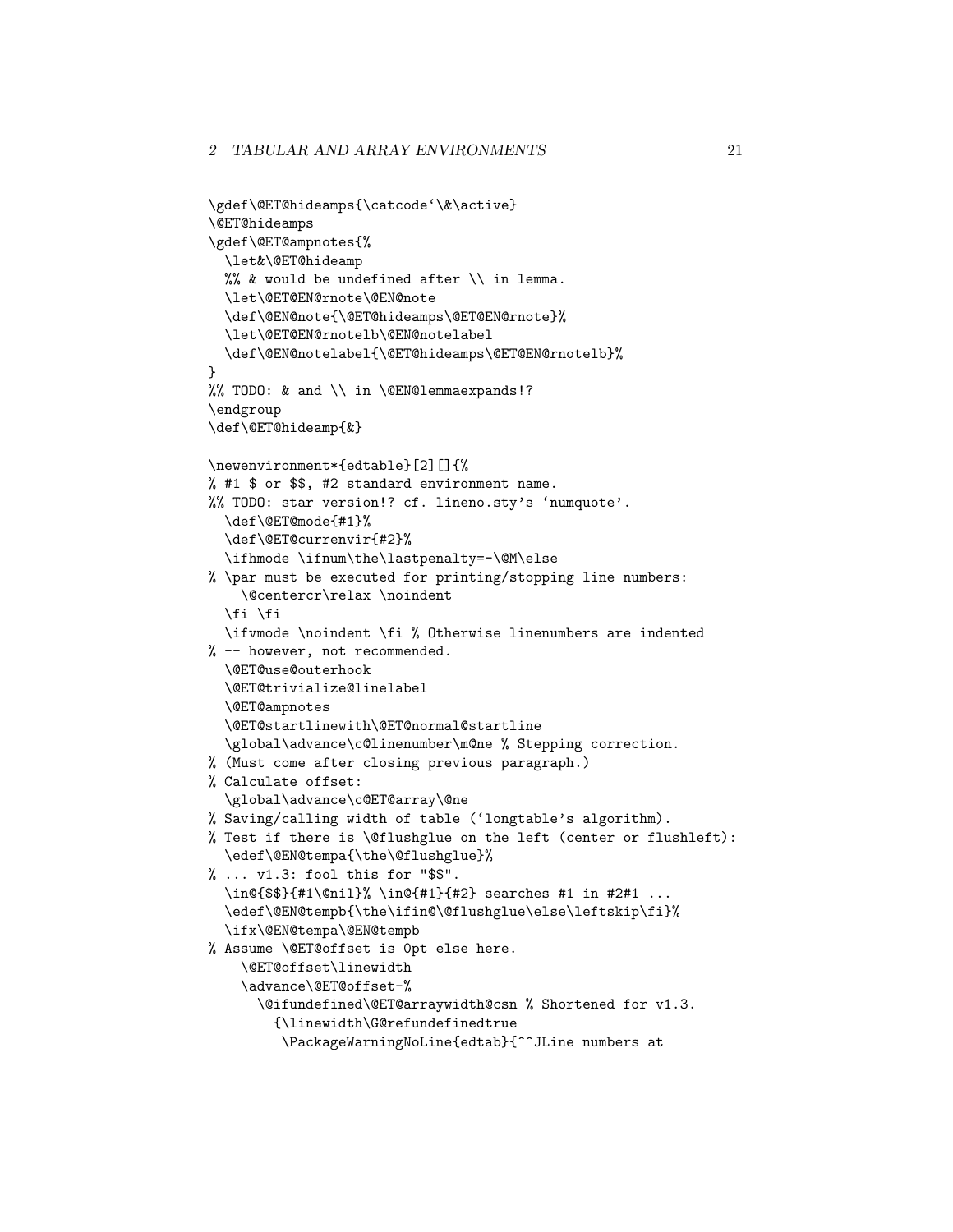```
\@ET@currenvir\space need \jobname.aux}}%
        {\csname\@ET@arraywidth@csn\endcsname}%
% Test if \@flushglue on the right (center):
% ... v1.3: fool it again. Repeat \in@ in case ...
    \in@{$$}{#1\@nil}%
    \edef\@EN@tempb{\the\ifin@\@flushglue\else\rightskip\fi}%
    \ifx\@EN@tempa\@EN@tempb \divide\@ET@offset\tw@ \fi
  \fi
  \advance\@ET@offset\@totalleftmargin
  \advance\@ET@offset\ETextraoffset % Offset ready.
  \setbox\@tempboxa\hbox\bgroup
% v1.3: 'alignat' complains later when this is \vbox instead.
% \vbox\bgroup % Tried in vain.
   \ifx\@ET@mode\@empty\else $\fi
    \csname#2\endcsname
} \frac{1}{2}\csname end\@ET@currenvir \endcsname
   \ifx\@ET@mode\@empty\else $\fi
  \egroup
  \@ET@step@linenumber % Stepping correction.
  \if@filesw
    \immediate\write\@auxout{%
      \gdef\expandafter\noexpand
        \csname\@ET@arraywidth@csn\endcsname
          {\the\wd\@tempboxa}}%
%% TODO: warning if changed!?
  \fi
% No automatic line number at array line:
  \nolinenumbers
  \@ET@mode\ensuremath{\vcenter{\box\@tempboxa}}\@ET@mode % v1.3.
  \@ET@execute@outerhook
  \ifhmode \@centercr\relax \fi
% \par must be executed for proper restart of printing line numbers
% (think so).
 \@endpetrue % Outside \@flushglue environment, avoid indent ahead.
%% TODO: slightly change for math mode around? Or give an error
%% in math mode.
}
%% TODO: make \edtable \outer!?
\def\@ET@normal@startline{%
 \@ET@step@linenumber
  \llap{\@ET@makeLineNumber \hskip\@ET@offset}%
}
\newdimen\@ET@offset
\newdimen\ETextraoffset
%% TODO: export to lineno.sty!?
```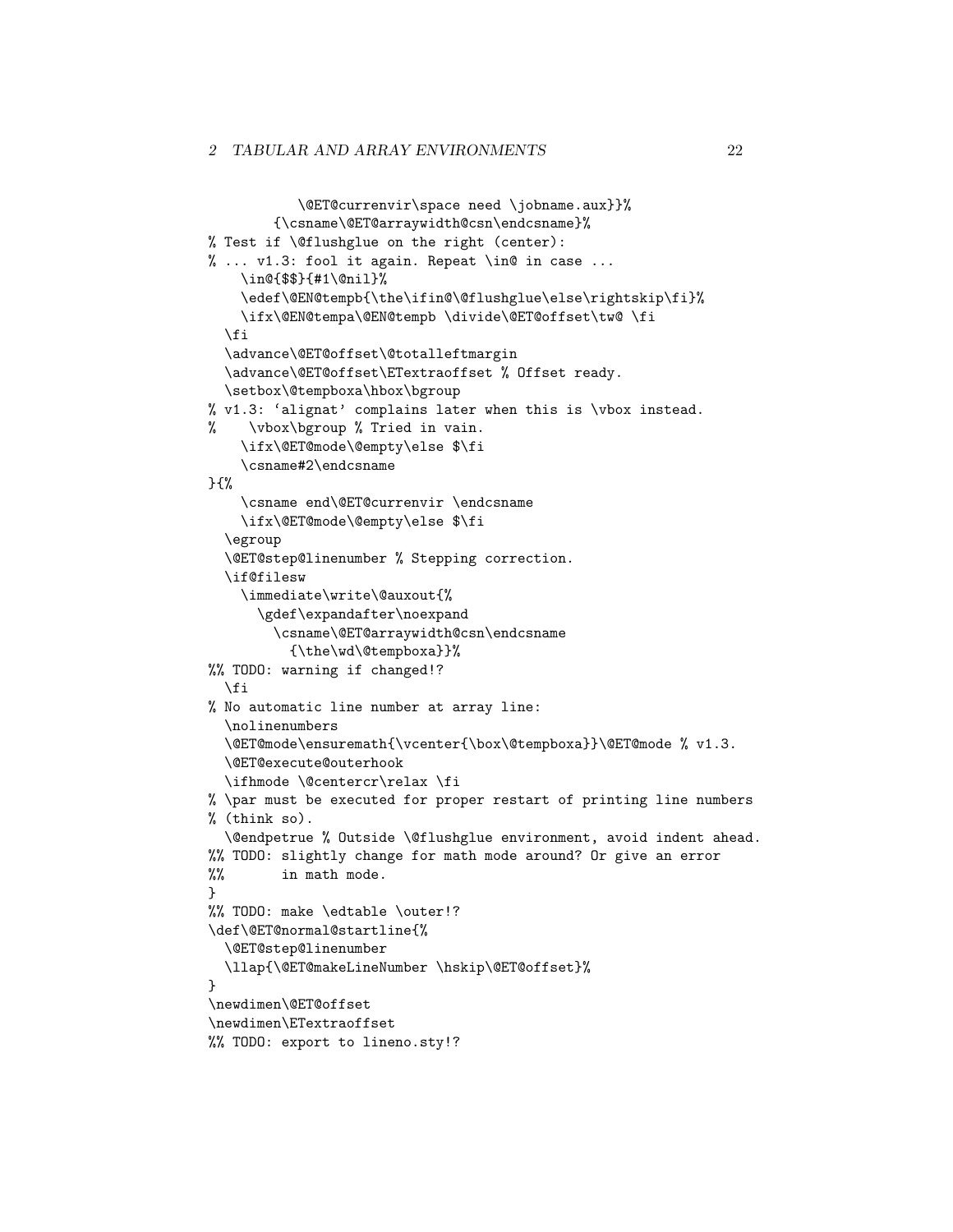```
\newcount\c@ET@array
\def\@ET@arraywidth@csn{ET@a@\romannumeral\c@ET@array}
%
%% TODO: .dtx
\endinput
%% VERSION HISTORY:
v0.22 2003/01/13 First version, named 'edtab02.sty', sent around,
                 together with ednotes.sty.
v0.23 2003/01/22 Added version history.
v0.24 2003/01/27 Copyright notice.
%%% v0.3 2003/03/03 Requires linenox0.sty. %% RETREATED
%% TODO: reconsider, see 'lineno[x].sty'.
v0.25 2003/03/05 Added <ednotes.sty@web.de>.
v0.26 2003/03/23 Added \@ET@startlinewith to wizard command list;
                 moved redefinition \LT@get@widths from option code
                 into \@ET@longtable so this really happens in
                 line number mode only; moved \let\@ET@@halign\halign
                 from \@ET@startlinewith to \AtBeginDocument.
v0.27 2003/06/02 Added \ifvmode \noindent \fi to 'edtable' definition;
      2003/06/10 added 'lemma cannot run' to instructions.
v0.28 2003/10/31 \@ET@cr@attach: moved \@ET@execu..., added \nobreak.
                 Added \@ET@ampnotes and documentation: now working
                 across entries.
v1.0 2004/05/13 'ednotes.sty' etc., updated copyright. Renamed as
                  'edtable.sty' for TUGboat article.
                 \RequirePackage{lineno}, changed doc. accordingly.
                 Removed 'may be released under different name'.
v1.10 2004/07/27 Looking for 'longtabl.sty' for my Atari!
      2004/08/22 Added warning (screen/documentation) concerning
                 ltabptch.sty.
      2004/08/23 Added suggestion of option 'nolongtablepatch';
                 LPPL v1.3.
v1.2 2004/08/31 Rearranged preamble concerning maintenance,
                 removed 'preliminary release'.
      2004/10/06 \newif -> \let...; option 'nolongtablepatch';
                 changed documentation accordingly and for
                 loading edtable.sty by lineno/ednotes option;
                 \let\@ET@step@linenumber\stepLineNumber; use
                 \ifLineNumbers.
      2004/10/07 Needed version numbers.
      2004/10/08 ltabptch warning -> error!
      2004/10/11 Disabled \RequirePackage{lineno}[...]; undid
                 the 'longtabl.sty' thing from 2004/07/27.
      2004/10/12 latex/3730.
v1.2a 2004/11/07 LPPL v1.3a.
```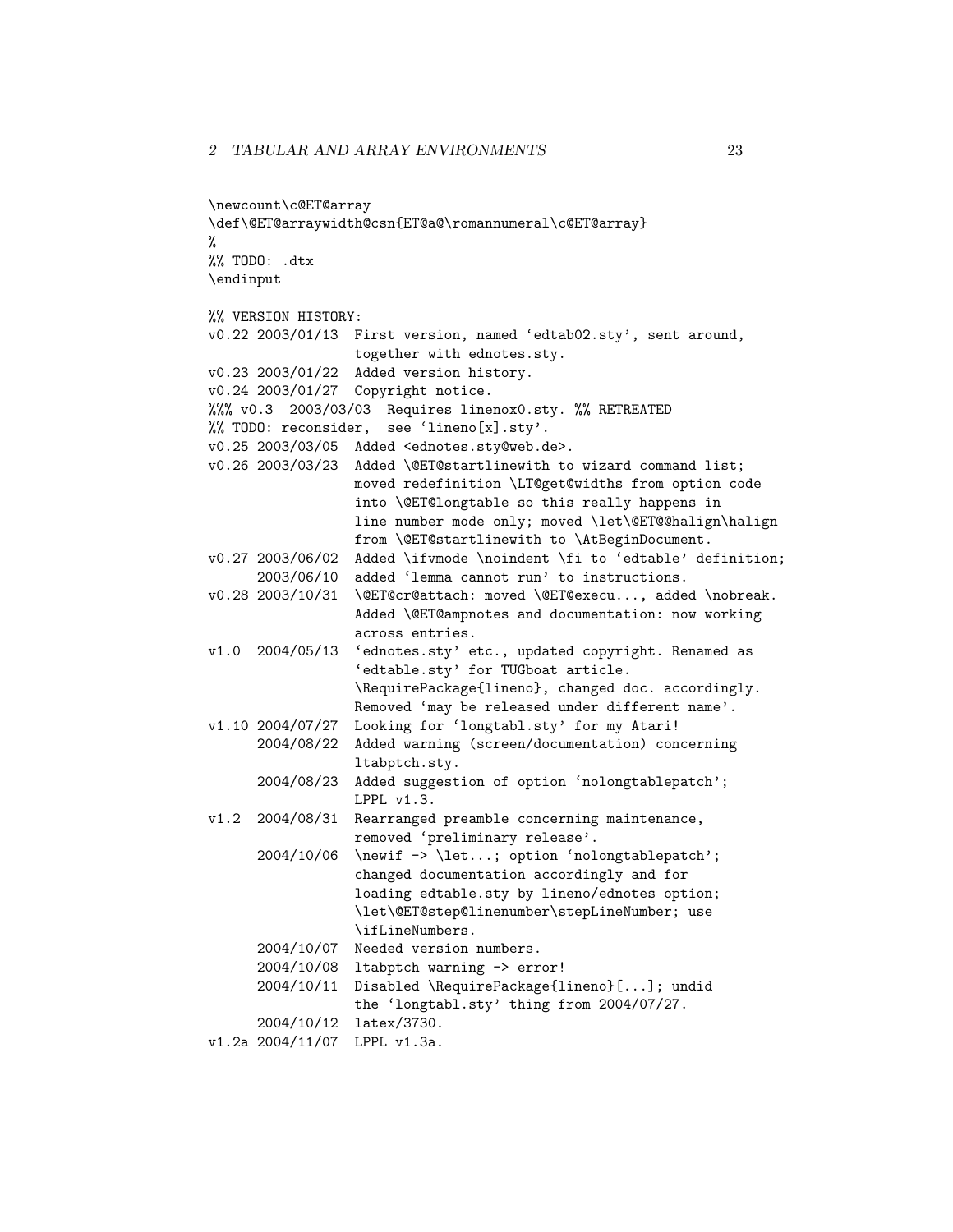| v1.2b 2005/01/10 | Contact via http.                                     |
|------------------|-------------------------------------------------------|
| v1.3b 2005/03/04 | Support for environments like 'array'                 |
|                  | environment. The description of 'edtable' was         |
|                  | wrong in this respect!                                |
| v1.3 2005/03/07  | Adaptations in documentation, and extended usage      |
|                  | instructions very much, correcting some               |
|                  | errors as well. Acknowledgement to M. B.              |
| v1.3a 2005/03/09 | Corrected numbering in 'usage'.                       |
|                  | v1.3c 2005/03/15 \@centercr\relax, TODO on math mode. |
| 2005/04/09       | 'editory' $\rightarrow$ 'editorial'.                  |
|                  |                                                       |

#### <span id="page-23-0"></span>2.2 ltabptch.sty

```
%% LTabPtch.sty---Uwe L"uck---patch for Longtable.
\def\filedate{2005/01/10} \def\fileversion{1.74d}
%% For David Carlisle's Longtable.sty, version 4.11
%% Fixes tools/3180 (Sebastian Rahtz) and tools/3485:
%% missing/wrong interline glues above/below table.
\%%% Copyright (C) 2002--2004 Uwe L"uck,
%% http://www.contact-ednotes.sty.de.vu
%% --author-maintained.
\frac{9}{2}%% Usage, no warranty, distribution as in lppl.txt on CTAN
%% (macros/latex/base/lppl.txt).
\frac{2}{3}%% Loading Longtable.sty with options must be done earlier!
\frac{9}{2}\NeedsTeXFormat{LaTeX2e}[1994/05/20] % \CheckCommand
\ProvidesPackage{ltabptch}[\filedate\space v\fileversion\space
   Longtable patch for tools/3180, 3485 (ul)]
%
% The problem(s):
% Sebastian Rahtz (tools/3180) observed 2000/03/05 that there be
% a "spurios blank line" below the longtable. This impression
% may have been due to two spacing problems:
% (1) There is \parskip and some interline glue below longtable,
% while there is no \parskip and no interline glue above
% (without head as specified by \endhead or \firstendhead)
% or just \lineskip 0.0pt (with head---\endhead, \endfirsthead).
% (2) After longtable, \prevdepth is the depth of the last line
% before the longtable (if there is no head) or the depth of the
% head (otherwise). So \prevdepth may be 0pt. By contrast, the
% last table row has depth of at least \dp\@arstrutbox--which
% should rather matter, and this is 3.6pt or more.
% --I have reported something like this as tools/3485, not
```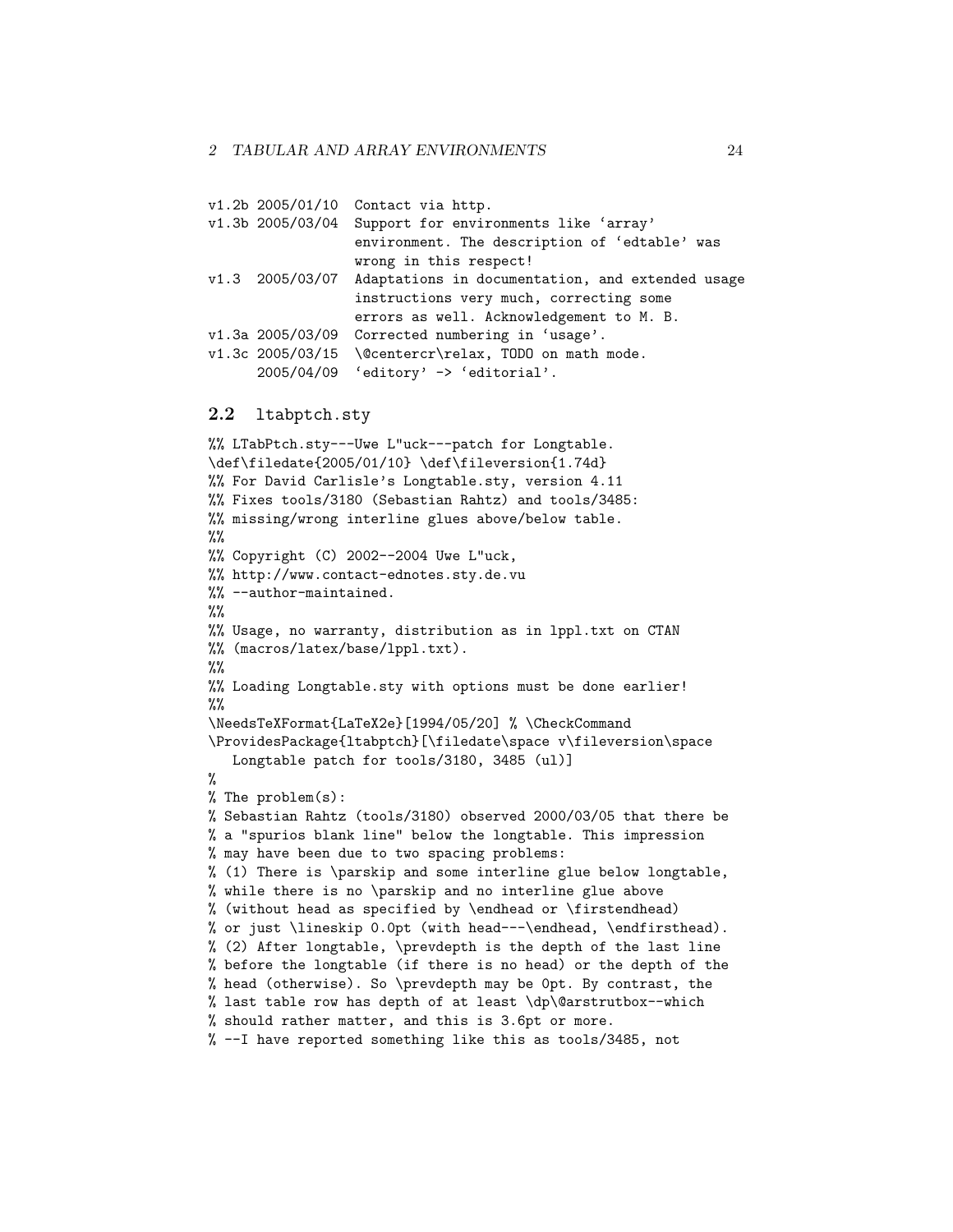```
% entirely correctly. Details are presented below \endinput.
%
% Solution presented:
% (1) I think there should be \parskip and usual interline glue
% above, since the same would happen with a table in a center
% environment (e.g.).
% \noindent seems to work fatally; moreover, \LT@start's decision
% whether to enter a new page would ignore \parskip and interline
% glue still needed.
% So emulate interline glue calculation according to TeXbook p. 80
% and add it by \vskip, along with \parskip.
% (This is rather a hack---a proper correction should perhaps not
% "emulate" but place the interlineglue changes of \LT@array inside
% the \vbox \LT@bchunk starts and treat glue between chunks in a
% new way.)
% (2) Set \prevdepth to depth of box 0 before the latter is
% \unvbox'ed (which leaves \prevdepth untouched, TeXbook p. 282)
% in \endlongtable.
%
% I thought David Carlisle would change Longtable according to my
% suggestions. By e-mail from 2003/04/07 however, he finds it
% better not to change Longtable, in order not to change layouts
% of works that have been made using Longtable so far
% (e-Mail 2003/04/08).
%
%% <- TODO: change this when David has changed his mind!
% By the way:
% 1.) There are two successive lines in the Longtable code (v4.11)% together saying:
% \prevdepth\z@\global
% \global\let\LT@setprevdepth\relax
% Isn't the first \global just a typo?
% --Yes--this is David Carlisle's answer in his e-mail
% dating from 2004/05/14.
% 2.) Couldn't the one-column restriction easily be removed
% by using \columnwidth instead of \hsize?
%
% Patching is to override Longtable.sty:
\RequirePackage{longtable}[2004/02/01]
%% TODO: Cf. \CheckCommand below.
% Load earlier on your own for choosing Longtable options!
%
% For (1), we are patching \LT@start, assumed to have been defined
% as follows (Longtable v4.11; sorry we can no longer handle v3.16
% through 4.10:
```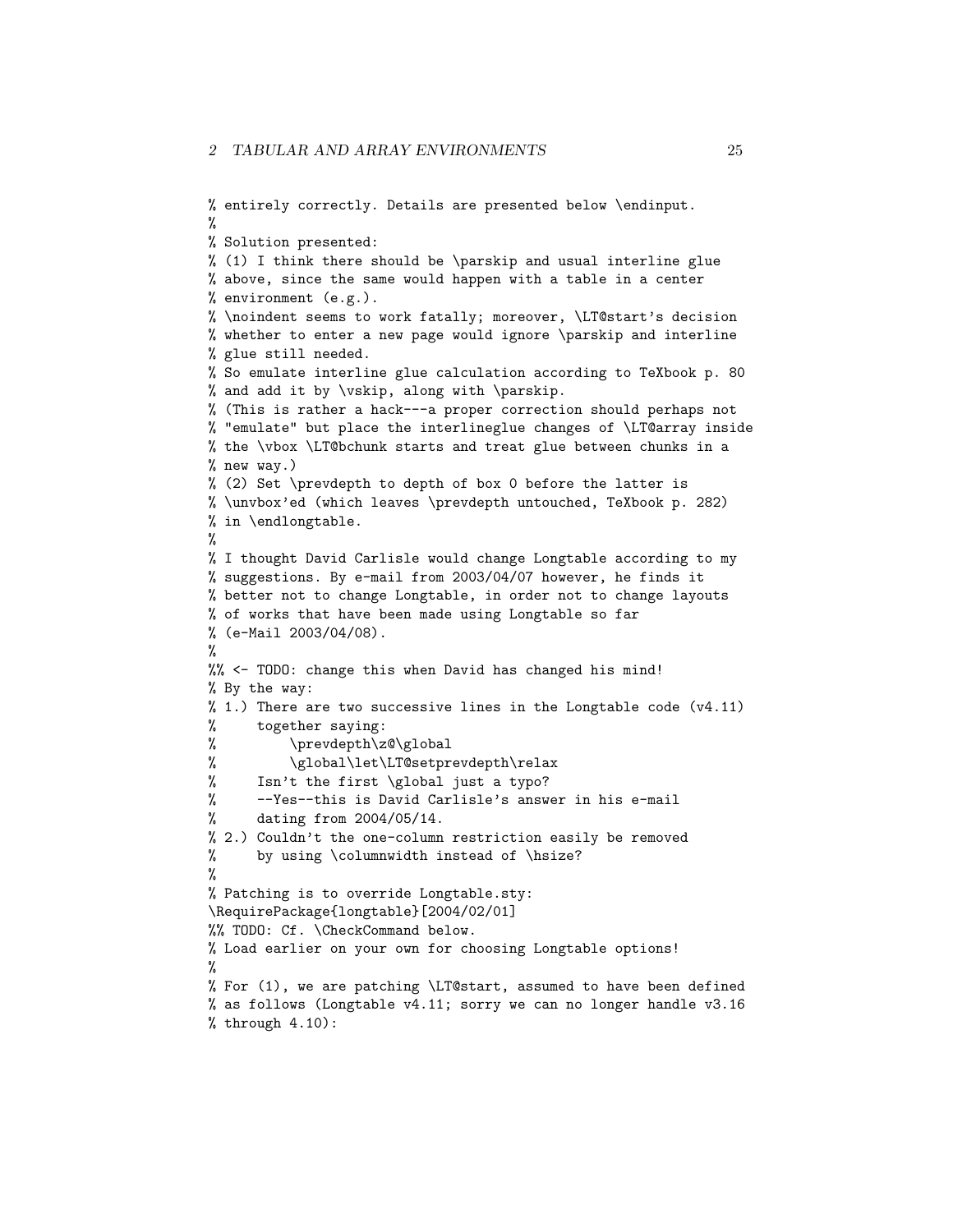```
\CheckCommand*{\LT@start}{%
  \let\LT@start\endgraf
  \endgraf\penalty\z@\vskip\LTpre
  \dimen@\pagetotal
  \advance\dimen@ \ht\ifvoid\LT@firsthead\LT@head\else\LT@firsthead\fi
  \advance\dimen@ \dp\ifvoid\LT@firsthead\LT@head\else\LT@firsthead\fi
  \advance\dimen@ \ht\LT@foot
  \dimen@ii\vfuzz
  \vfuzz\maxdimen
    \setbox\tw@\copy\z@
    \setbox\tw@\vsplit\tw@ to \ht\@arstrutbox
    \setbox\tw@\vbox{\unvbox\tw@}%
  \vfuzz\dimen@ii
  \advance\dimen@ \ht
        \ifdim\ht\@arstrutbox>\ht\tw@\@arstrutbox\else\tw@\fi
  \advance\dimen@\dp
        \ifdim\dp\@arstrutbox>\dp\tw@\@arstrutbox\else\tw@\fi
  \advance\dimen@ -\pagegoal
  \ifdim \dimen@>\z@\vfil\break\fi
      \global\@colroom\@colht
  \ifvoid\LT@foot\else
    \advance\vsize-\ht\LT@foot
    \global\advance\@colroom-\ht\LT@foot
    \dimen@\pagegoal\advance\dimen@-\ht\LT@foot\pagegoal\dimen@
    \maxdepth\z@
  \fi
  \ifvoid\LT@firsthead\copy\LT@head\else\box\LT@firsthead\fi\nobreak
%% \nobreak new with Longtable v4.11.
  \output{\LT@output}}
%
% Change it:
\def\LT@start{%
 \let\LT@start\endgraf
  \endgraf\penalty\z@\vskip\LTpre
 \vskip\parskip %% U.L.
% I want to add the interline glue before \pagetotal goes to \dimen@.
% So I move \LT@start's \vsplit here.
%% U.L. start:
 \dimen@ii\vfuzz
 \vfuzz\maxdimen
   \setbox\tw@\copy\z@
   \setbox\tw@\vsplit\tw@ to \ht\@arstrutbox
   \setbox\tw@\vbox{\unvbox\tw@}%
 \vfuzz\dimen@ii
 \ifdim\prevdepth>-\@m\p@
% First we need the maximum of the heights of \tw@ and head row.
```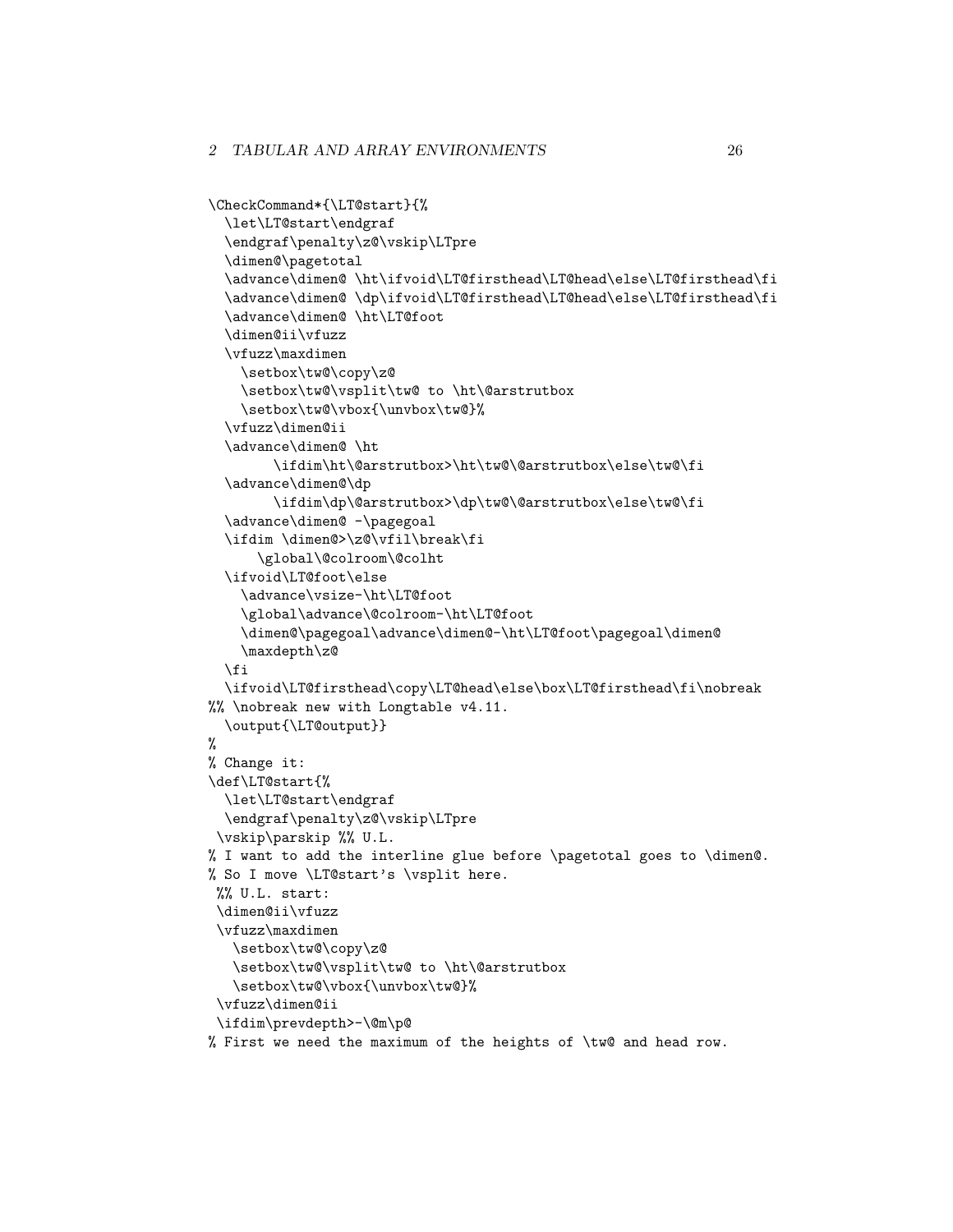```
% A little flaw might be here: I am ignoring \Lt@start's
% \@arstrutbox concern below, cf. remark there.
  \@tempskipa % \normalbaselineskip going to enter.
    \ht\ifvoid\LT@firsthead\LT@head\else\LT@firsthead\fi
% \typeout{\@tempskipa=\the\@tempskipa}% TEST
  \@tempskipa-\ifdim\@tempskipa<\ht\tw@\ht\tw@\else\@tempskipa\fi
% \typeout{\@tempskipa=\the\@tempskipa}% TEST
  \advance\@tempskipa-\prevdepth
% \typeout{\string\prevdepth=\prevdepth}% TEST
% \typeout{\@tempskipa=\the\@tempskipa}% TEST
  \advance\@tempskipa\normalbaselineskip
% \typeout{\normallineskiplimit=\the\normallineskiplimit}% TEST
% \typeout{\@tempskipa=\the\@tempskipa}% TEST
  \vskip \ifdim\@tempskipa<\normallineskiplimit
           \normallineskip
         \else
            \@tempskipa
         \fi
 \fi
 \nointerlineskip % v1.4 prevent head from adding more
% % (if only negative) glue.
% \prevdepth -1000\p@ % Prevent head from adding more glue (v1.3).
%% U.L. end.
 \dimen@\pagetotal
 \advance\dimen@ \ht\ifvoid\LT@firsthead\LT@head\else\LT@firsthead\fi
 \advance\dimen@ \dp\ifvoid\LT@firsthead\LT@head\else\LT@firsthead\fi
 \advance\dimen@ \ht\LT@foot
% \dimen@ii\vfuzz
% \vfuzz\maxdimen
% \setbox\tw@\copy\z@
% \setbox\tw@\vsplit\tw@ to \ht\@arstrutbox
% \setbox\tw@\vbox{\unvbox\tw@}%
% \vfuzz\dimen@ii
%
% Remark U.L.: The following four code lines seem strange to me:
% after all, \tw@ contains \@arstrutbox, doesn't it?
% And even if not: why should we need room for another \@arstrutbox?
  \advance\dimen@ \ht
        \ifdim\ht\@arstrutbox>\ht\tw@\@arstrutbox\else\tw@\fi
 \advance\dimen@\dp
        \ifdim\dp\@arstrutbox>\dp\tw@\@arstrutbox\else\tw@\fi
  \advance\dimen@ -\pagegoal
  \ifdim \dimen@>\z@\vfil\break\fi
      \global\@colroom\@colht
  \ifvoid\LT@foot\else
    \advance\vsize-\ht\LT@foot
```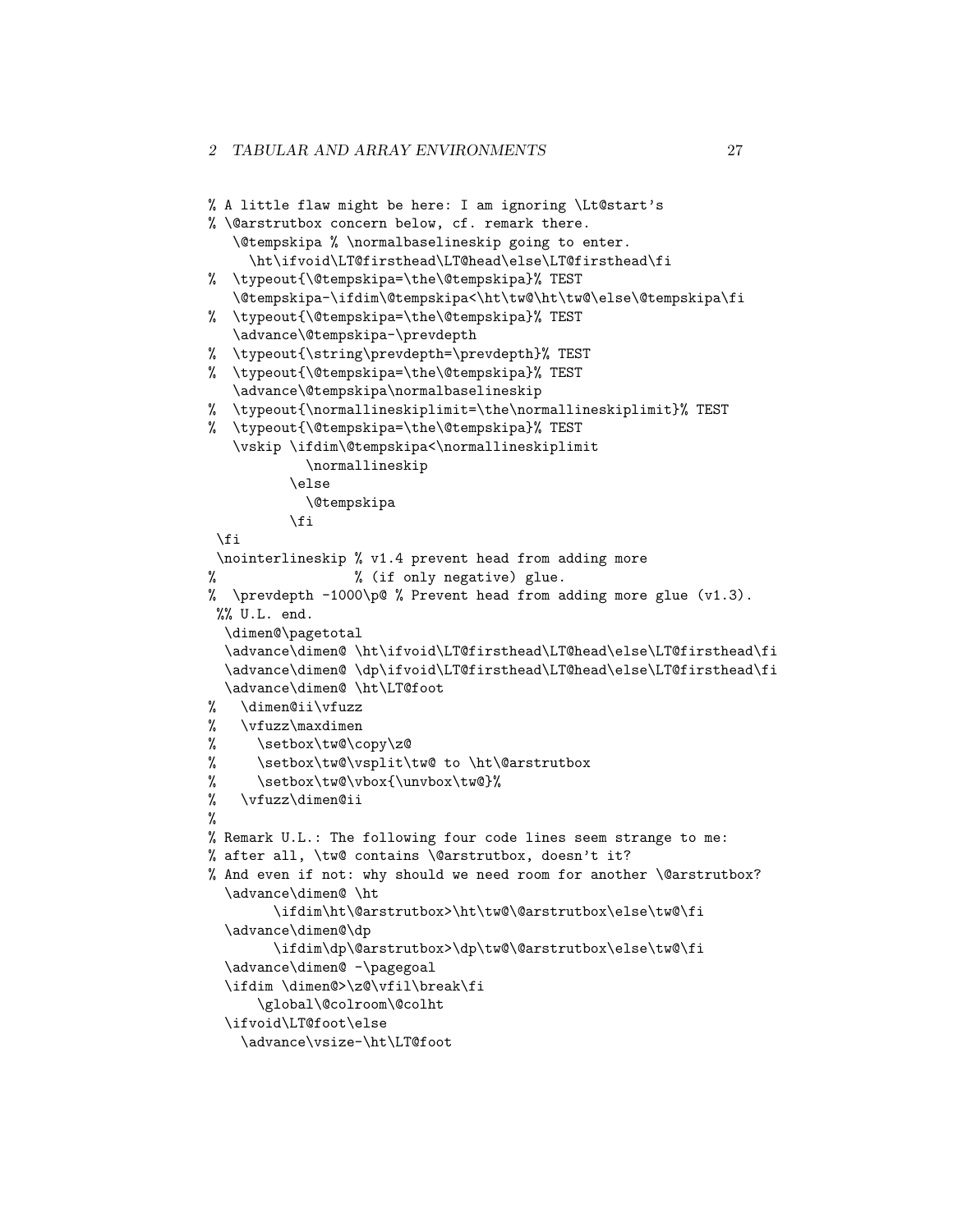```
\global\advance\@colroom-\ht\LT@foot
    \dimen@\pagegoal\advance\dimen@-\ht\LT@foot\pagegoal\dimen@
    \maxdepth\z@
  \fi
  \ifvoid\LT@firsthead\copy\LT@head\else\box\LT@firsthead\fi\nobreak
%% \nobreak new with Longtable 4.11.
  \output{\LT@output}}
\gamma%
% For (2), we are patching \endlongtable:
% The patch should not change essentials of \endlongtable
% which may have changed when this patch meets longtable.
% We just assume that the final contribution to the main vertical
% list is done by \unvbox0 which is preceded by \LT@start.
% \prevdepth\dp0 can be put in between, it will then
% last till the end (TeXbook pp. 282, 277f.).
\def\@tempa#1\LT@start{#1\LT@start \prevdepth\dp\z@}
\expandafter\expandafter\expandafter \def
\expandafter\expandafter\expandafter \endlongtable
  \expandafter\expandafter\expandafter
   {\expandafter\@tempa\endlongtable}
%
\endinput
DETAILED DIAGNOSIS:
Concerning the question of "bugs" vs. "features", you might
reason what features should be aimed at.
%% TODO: This can be shortened when David agrees.
    (A) If there is \parskip below a longtable, there should
be \parskip above as well--shouldn't it?
    (B) Interline glue above should (in general) depend on the
same values of \baselineskip and \lineskip as below---OK?
    (C) Interline glue below a longtable should depend on the
depth of the last row, not on the depth of the head or of the
last line above the longtable--OK?
The recent versions of longtable.sty have not satisfied any
of these three demands.
Concerning (A), \parskip appears below the longtable, but not
above.
Concerning (B), (i) no interline glue appears above if there
is no head, (ii) otherwise, only zero interline glue appears.
Concerning (C), the interline glue below the longtable is
```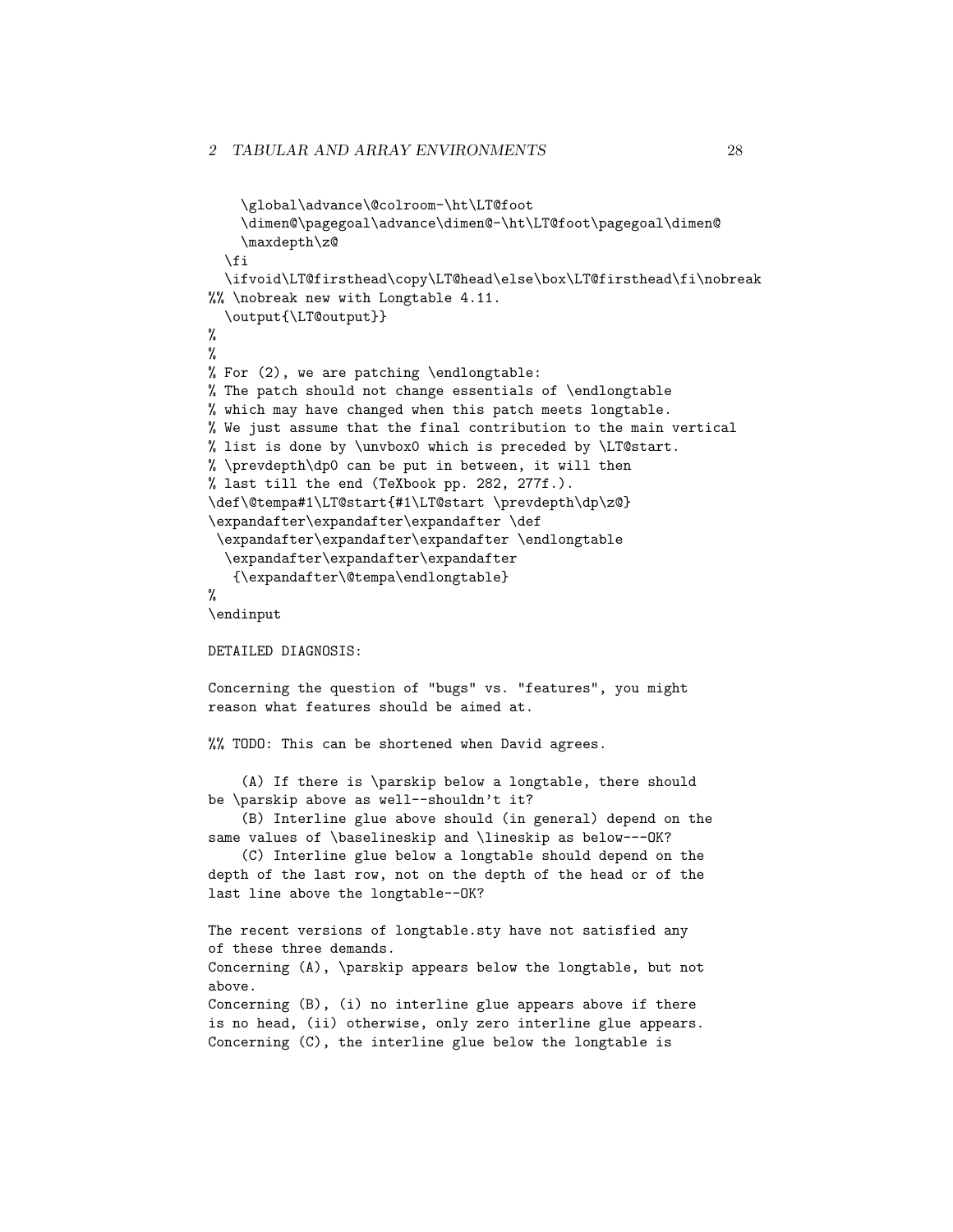calculated using the depth of (i) the last line above the longtable as \prevdepth when there is no head or of (ii) the head otherwise. (Thus I was wrong earlier when I claimed that \prevdepth were 0pt after longtable. This only holds in the previous case (i) when the last line above the longtable has zero depth.)

You can observe this by playing with the demonstration file ltabptch.tex in CTAN folder macros/latex/contrib/ltabptch.

Reasons: For contributing a head to the main vertical list, longtable uses \copy or \box, which yields a <br/> <br/> <br/>according to TeXbook p. 278. Rows are contributed by \unvbox. Now, violation of (A) is due to the fact that neither \copy or \box of the head nor the \unvbox for table rows leads to execution of an \indent or \noindent (TeXbook pp. 282f., see also <horizontal command>).

Violation of (B) is due either to (i) the fact that \unvbox is no <br/>box> (TeXbook p. 282/278) or to (ii) the fact that at \copy or \box \baselineskip and \lineskip are 0pt. Violation of (C) is due to the fact that \unvbox does not change \prevdepth (TeXbook p. 282).

#### As to recognizable effects:

Violation of (A), of course, has very little effect in general since \parskip is 0pt plus 1pt usually. This is hardly recognizable in the presence of the \bigskipamount above and below a longtable.

Violation of (B) results in missing appropriate interline glue above, which often should be 3.6pt or more. This may rather be recognizable and may contribute to the impression that there even is a spurious blank line below the longtable (this is what Sebastion Rahtz reported in tools/3180).

For the previous as well as for the details and the effects of violation of (C), consider the algorithm for calculating interline glue on p. 80 of the TeXbook. If there is no head, and the depth of the last line before the longtable is 0pt, the interline glue below the longtable is \baselineskip minus the height of the first line after the longtable. The interline glue \*should be\* \baselineskip minus height of following line \*minus\* depth of last table row--if this depth is not too large (depending on \lineskiplimit). This depth is at least 3.6pt. So the interline glue is often by 3.6pt or more greater than is appropriate. Considering the missing interline glue above the longtable and the \parskip below, the glue after the longtable is by 6.2pt (or more) plus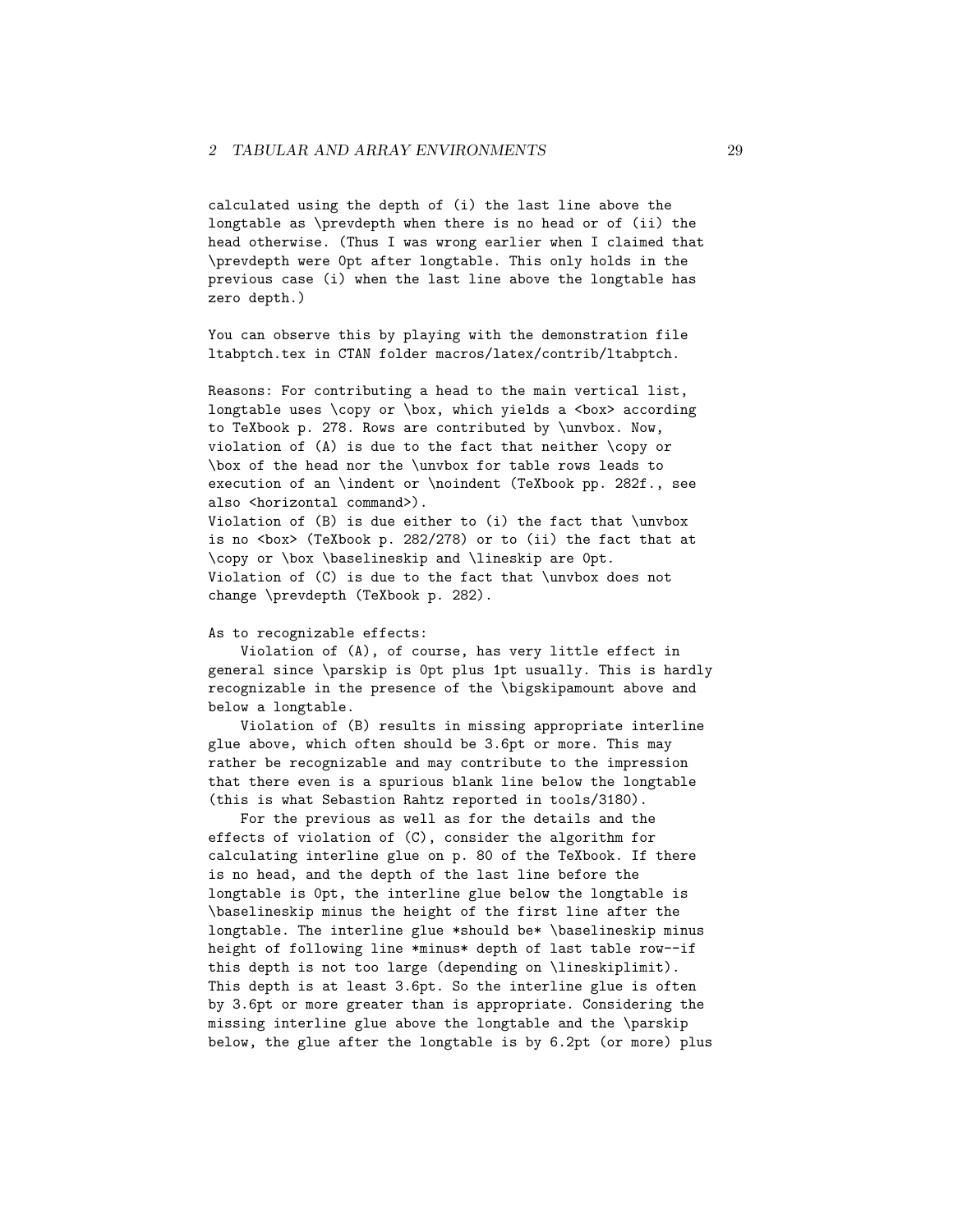1pt larger than the glue before. Due to the shrink component of the surrounding \bigskipamount, the glue following the longtable may be nearly twice as large as the glue before. ---Usually, violation of (C) has no effect at all. Namely, there is a head usually, and its depth is usually the same as the depth of the last row, namely \dp\@arstrutbox.

```
%% VERSION HISTORY:
```

```
v1.7 2003/01/07 Sent around 2003/01/13 with first release of
                 ednotes.sty. Sent to David Carlisle. Earlier versions
                 were sent to Frank Mittelbach and the team.
v1.71 2003/01/22 Added version history.
v1.72 2003/01/27 Changed copyright notice.
v1.73 2004/05/13 Adapted to Longtable v4.11; new copyright;
                 longtable -> Longtable (selectively).
                 Added 'I have ... 3485'.
v1.74 2004/08/05 Added '---Yes---...'.
      2004/08/21 Typo fix for 'problem'; added report on 2003/04/08.
      2004/08/23 Corrected and extended diagnosis, sent to CTAN.
v1.74b .../08/23 '---' -> '--'; added that (C) usually doesn't
                 matter.
v1.74c .../08/31 'author-maintained'.
v1.74d 2005/01/10 Contact via http.
```
# <span id="page-29-0"></span>3 \linelabel and notes from math mode: ednmath0.sty

```
%% Macro package 'ednmath0.sty' for LaTeX2e,
%% copyright (C) 2004 Uwe L\"uck,
%% http://www.contact-ednotes.sty.de.vu
%% --author-maintained;
%% math support for 'lineno.sty' and 'ednotes.sty'.
%%
\def\fileversion{v0.2b} \def\filedate{2005/01/10}
%% This program can be redistributed and/or modified under the
%% terms of the LaTeX Project Public License distributed from
%% CTAN archives in directory macros/latex/base/lppl.txt; either
%% version 1.3a of the License, or any later version.
%% The latest version of this license is in
%% http://www.latex-project.org/lppl.txt
%% There is NO WARRANTY.
%% This code is very EXPERIMENTAL!
```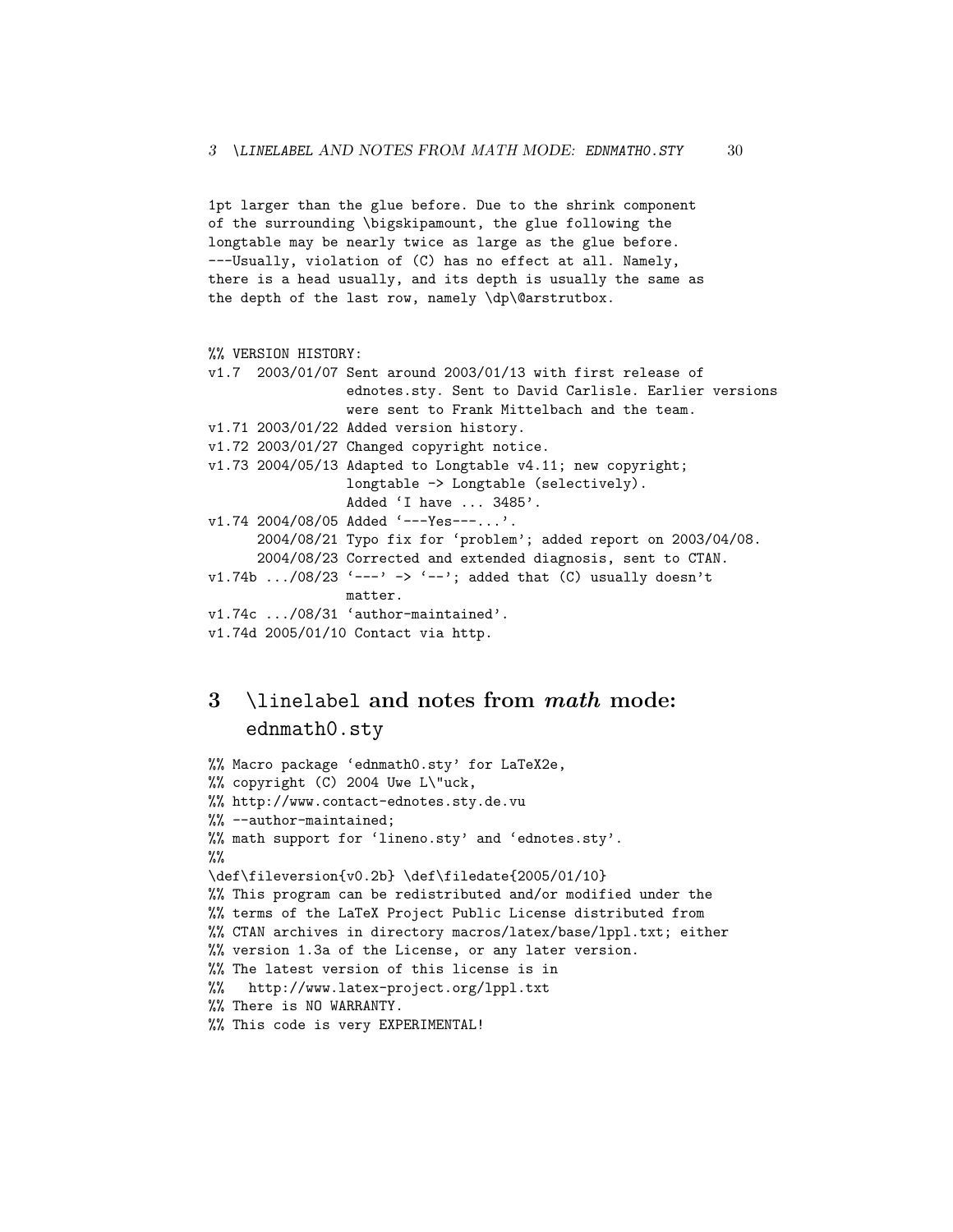```
%%
%% Please report bugs, problems, and suggestions via
\frac{9}{2}%% http://www.contact-ednotes.sty@web.de
%
%% * MAIN FEATURE *
%
% lineno.sty's \linelabel and ednotes.sty's commands are enabled
% to work in math mode if it's "entered in outer mode"
% (including 'displaymath' and 'equation' environments).
% (lineno.sty is the package by Stephan Boettcher.)
% They will even work in tabular environments that are adjusted
% to notes by package 'edtable.sty'.
%
% CAVEATS:
% -- Does not work yet in environments like LaTeX's
% 'eqnarray'. (This could probably repaired along the lines
% of Edtable.sty--we're short of time and will try later.)
% -- Useful error messages when (i) math mode is entered from
% inner mode or when (ii) a math display gets not line number
% are missing at present.
%
\frac{9}{6} * USAGE: *
%
% * Most simple: *
% --If you are working with ednotes and want to use its
% commands in math mode, load ednotes.sty--version 0.8
% onwards--with its package option 'mathnotes'.
% --If you don't work with ednotes, only with lineno, you
% get the main feature of making \linelabel work in math mode
% by loading lineno.sty--version 4.1 onwards--with its
% package option 'mathrefs'.
%
% * Switch off and on: *
% To reduce danger resulting from missing error messages
% ("caveat" above), you may switch these new math facilities
% off by \NoNotesToMath where you don't expect to need them.
% You may switch them on again by \NotesToMath where you want
% to use them, being aware of the danger. Both commands work
% locally, so you can replace one of them by enclosing it in
% a group. E.g., even, after \NoNotesToMath you can use an
% environment as follows:
% \begin{NotesToMath}
% <text>
% \end{NotesToMath}
% (I am not quite sure that this is useful.)
```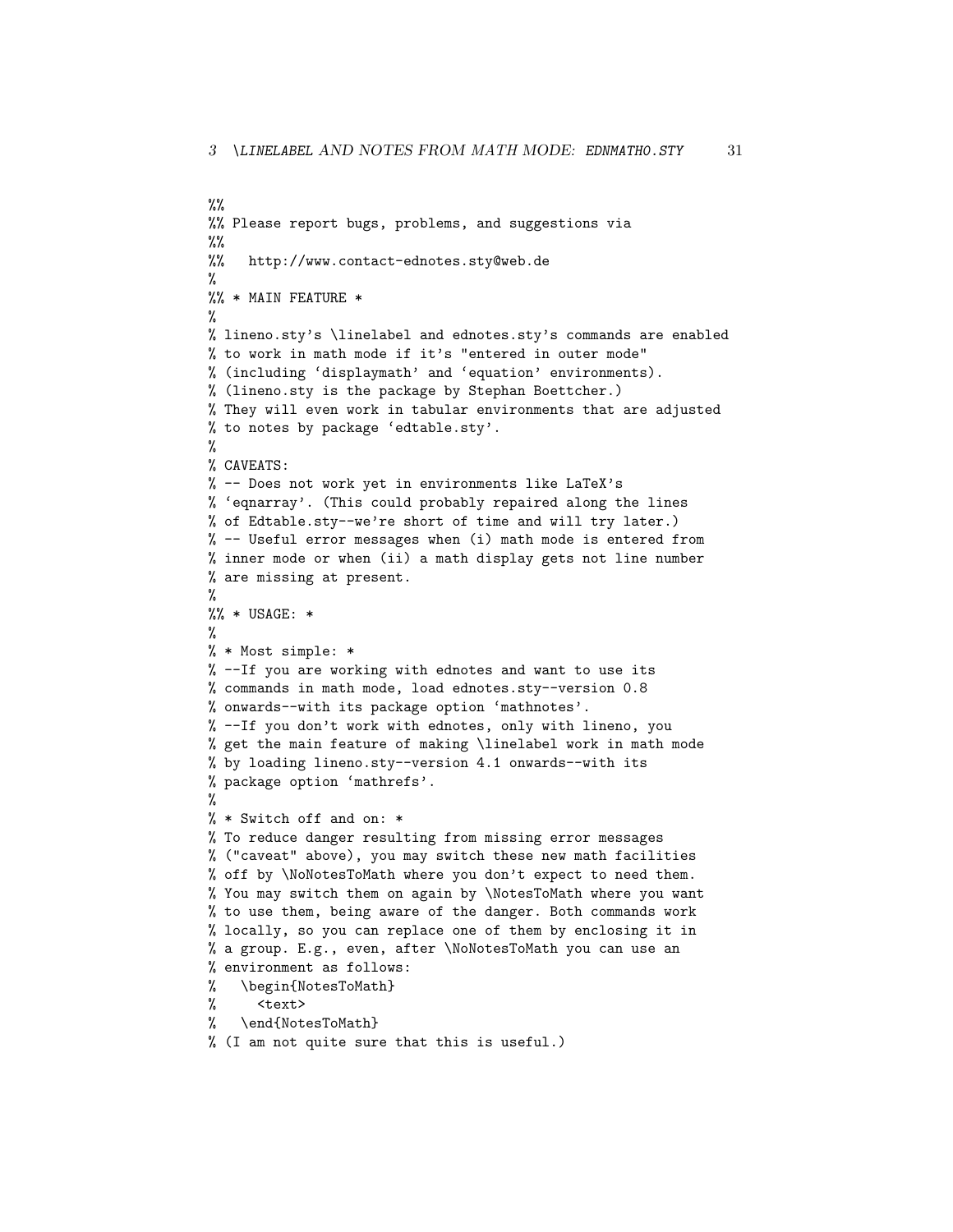```
%
% * Customize ellipsis: *
% ednotes' \lemmaellipsis is changed to expand to
% \mathlemmaellipsis when entering math, and this is preset
% to be LaTeX's \mathellipsis. (This is three dots as
% \mathinner.) You can change this by redefining
% \mathlemmaellipsis, e.g.:
% \renewcommand{\mathlemmaellipsis}{\cdots}
% If you need \cdots as the ellipsis at a single place only,
% you may, of course, use the \langle\langle\ldots\rangle\rangle option of \langle\langle\ ,\ e.g.\ \rangle% \quad x = \Lambda \lt \lt \cdots > \ldots \ \those falls \dots \dots \cdots \cdots \edd{\dots \edd{\dots \edd{\dots \edd{\dots \edd{\dots \edd{\dots \edd{\dots \edd{\dots \edd{\dots \edd{\dots \edd{\dots \edd{\dots \edd{\dots \edd{\dots \edd
%
% * Customize note mode: *
% For variant readings, you may want that the note is
% usually set in math mode--so you may want that you
% needn't type the dollar signs in the note text.
% Note that you can do this by customizing \notefmt,
% and you can do this by customizing \Anotefmt (e.g.)
% to have this feature for \Anote only.
%
\NeedsTeXFormat{LaTeX2e}
\ProvidesPackage{ednmath0}[\filedate\space\fileversion\space
  math support for lineno/ednotes (ul)]
%
%% User commands:
\def\NotesToMath{\let\@LN@mathhook\@LN@labelinmath
  \@bsphack \@esphack
% For \begin{NotesToMath}
}
\def\NoNotesToMath{\@bsphack
  \def\@LN@mathhook{\@parmoderr\@gobble}%
  \@esphack
}
\def\endNotesToMath{\@bsphack\@Esphack}
\let\endNoNotesToMath\endNotesToMath
%
%% Core code for lineno.sty:
\@ifundefined{@LN@postlabel}{%
  \PackageError{ednmath0}{%
    Bad lineno.sty version%
  }{%
    lineno.sty from 2004/08/16 or later
    must be loaded earlier.%
  }%
}{%
```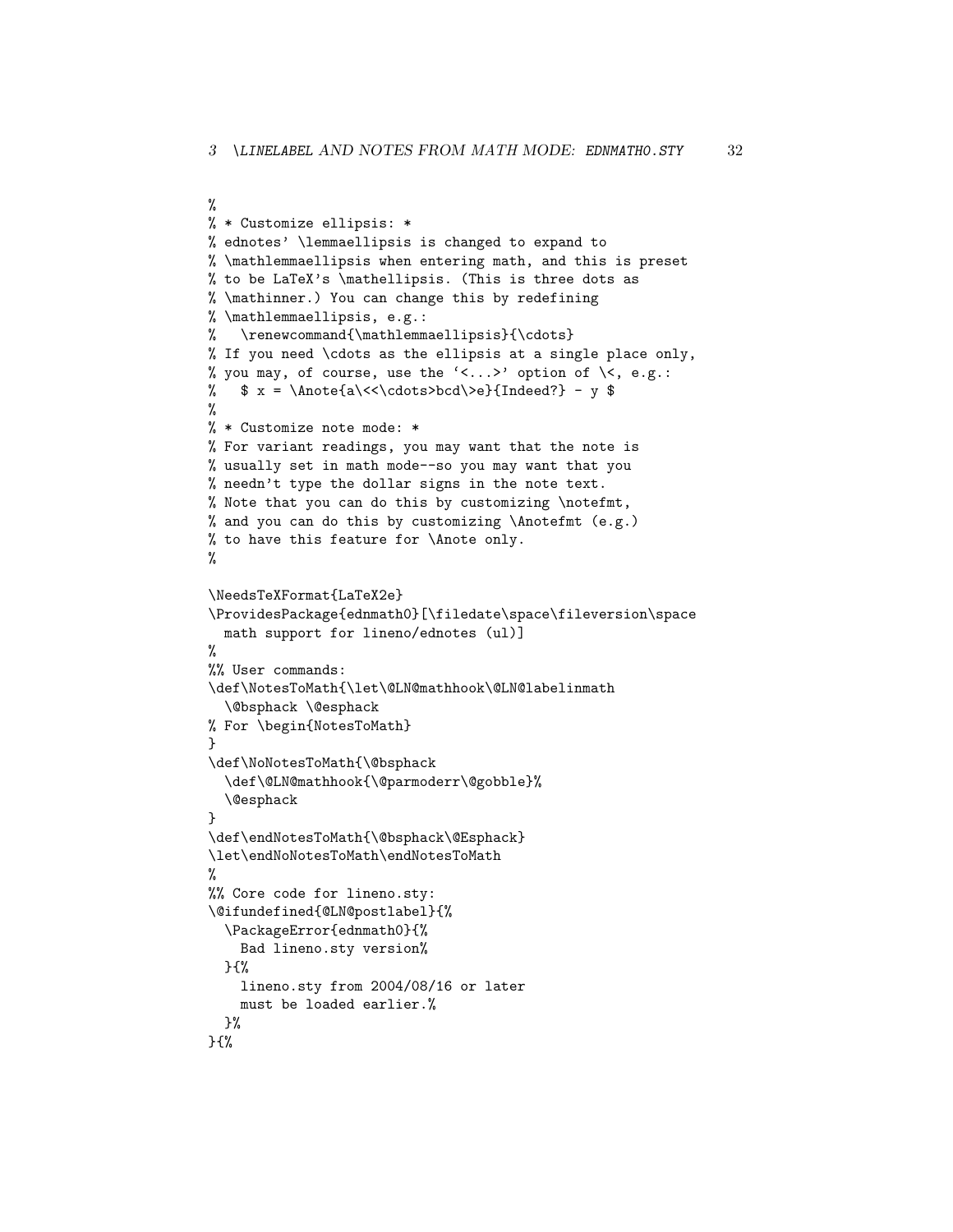```
\def\@LN@labelinmath#1{%
    \ifmmode
      \@LN@postlabel{#1}%
    \else
      \@parmoderr
    \fi
 }
}
%
%% Core code for ednotes.sty:
\@ifundefined{@EN@note}{%
% v0.01 sent a warning in this case. Considered superfluous now.
}{%
  \def\@EN@themathlemmatag{%
    \ifmmode
      \toks@\expandafter{\@EN@lemmatag}%
      \edef\@EN@lemmatag{%
        $%
          \def\noexpand\lemmaellipsis{%
            \noexpand\mathlemmaellipsis}%
          \the\toks@
        $%
      }%
% \expandafter \def \expandafter \@EN@lemmatag
% \expandafter {\expandafter $\expandafter
\% \def \expandafter \lemmaellipsis \expandafter {\%% \expandafter \mathlemmaellipsis \expandafter }%
% \@EN@lemmatag $}%
    \fi
 }
% To be sure, \lemmaellipsis doesn't need to be changed when
% ednotes \langle \langle \cdot, \cdot, \cdot \rangle \rangle feature is not used. Though I prefer to
% use one hook only in ednotes for both situations, with and
% without \langle \langle \cdot, \cdot, \cdot \rangle \rangle.
%
% The final \unskip in ednotes' \@EN@lemmatag would undo a final
% \quad. That's OK: outside math the same happens.
% In v0.01, \NoNotesToMath undid ednotes changes for math mode.
% However, re-appearence of \linelabel error messages suffices.
%
% Now add lemma switch to the left of \[No]NotesToMath:
  \toks@\expandafter{\NotesToMath}
  \edef\NotesToMath{%
    \let \noexpand\@EN@mathlemmatag \noexpand\@EN@themathlemmatag
    \the\toks@
 }
```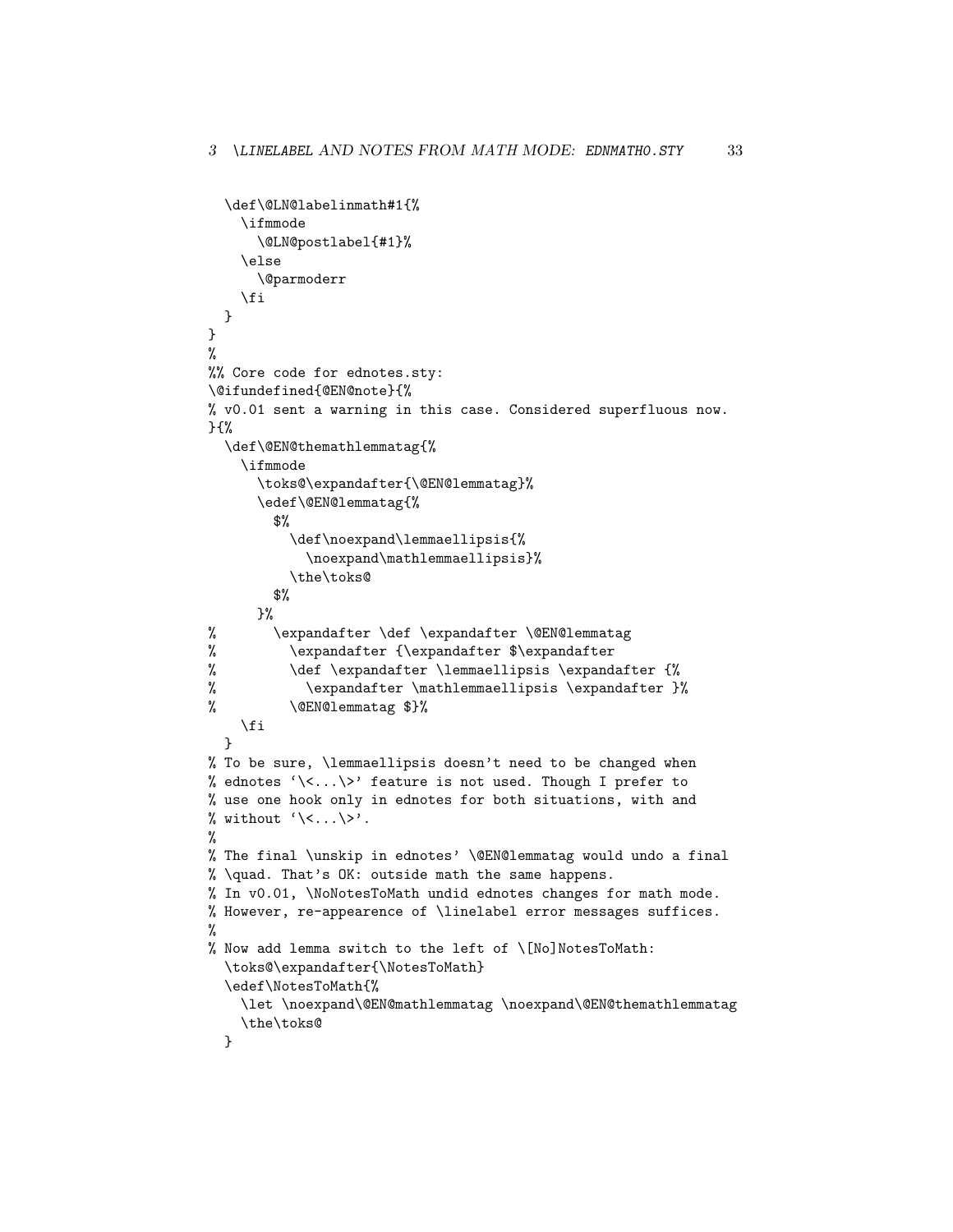```
% \typeout{\string\NotesToMath: \meaning\NotesToMath}
  \toks@\expandafter{\NoNotesToMath}
  \edef\NoNotesToMath{%
    \let \noexpand\@EN@mathlemmatag \relax
    \the\toks@
 }
% \typeout{\string\NoNotesToMath: \meaning\NoNotesToMath}
}
% We need no extra device for a choice for users whether the *note*
% should be set in math mode or in horizontal mode by default
% (which might depend on the kind ["layer"] of notes).
% This can be done already by customization of ednotes' \notefmt.
% However, we might change ednotes' default \notefmt to default
% \renewcommand*{\notefmt}[1]{$#1$}
%
\let\mathlemmaellipsis\mathellipsis
%% TODO: Since when has LaTeX provided \mathellipsis?
\% -\gt \ Needs...
%
% Default:
\NotesToMath
%
\endinput
%% TODO: Without \linenumberdisplaymath, in displaymath,
\frac{1}{2} an error should be shown. Use, e.g., that in a displaymath
%% \ifinner is false.
%% TODO: E.g., by changing \everymath, perhaps can be warned
%% that the math group is in a box already, so the vertical
%% items will get lost.
%% TODO: Adjust 'eqnarray' (in Edtable?) as well.
%% VERSION HISTORY:
v0.01 2004/08/16 First version, sent to Christian.
v0.02 2004/08/16 Considerably simplified for ednotes.
      2004/08/19 Added ellipsis stuff, documentation, and
                  instructions. Uncapitalized package names.
                  Added \end[No]NotesToMath.
      2004/08/20 Added \@bsphack and \@esphack; corrected
                  ednotes extension (too much deleted, completely
                  wrong), introducing \@EN@themathlemmatag.
v0.02b .../08/31 Rearranged preamble concerning maintenance.
v0.1 2004/09/20 Removed mentions of 'linenox0.sty'.
v0.2 2004/10/07 Removed another mention of 'linenox0.sty';
                  Instructions: 'lineno' or 'ednotes.sty' option.
v0.2a 2004/11/07 LPPL v1.3a.
```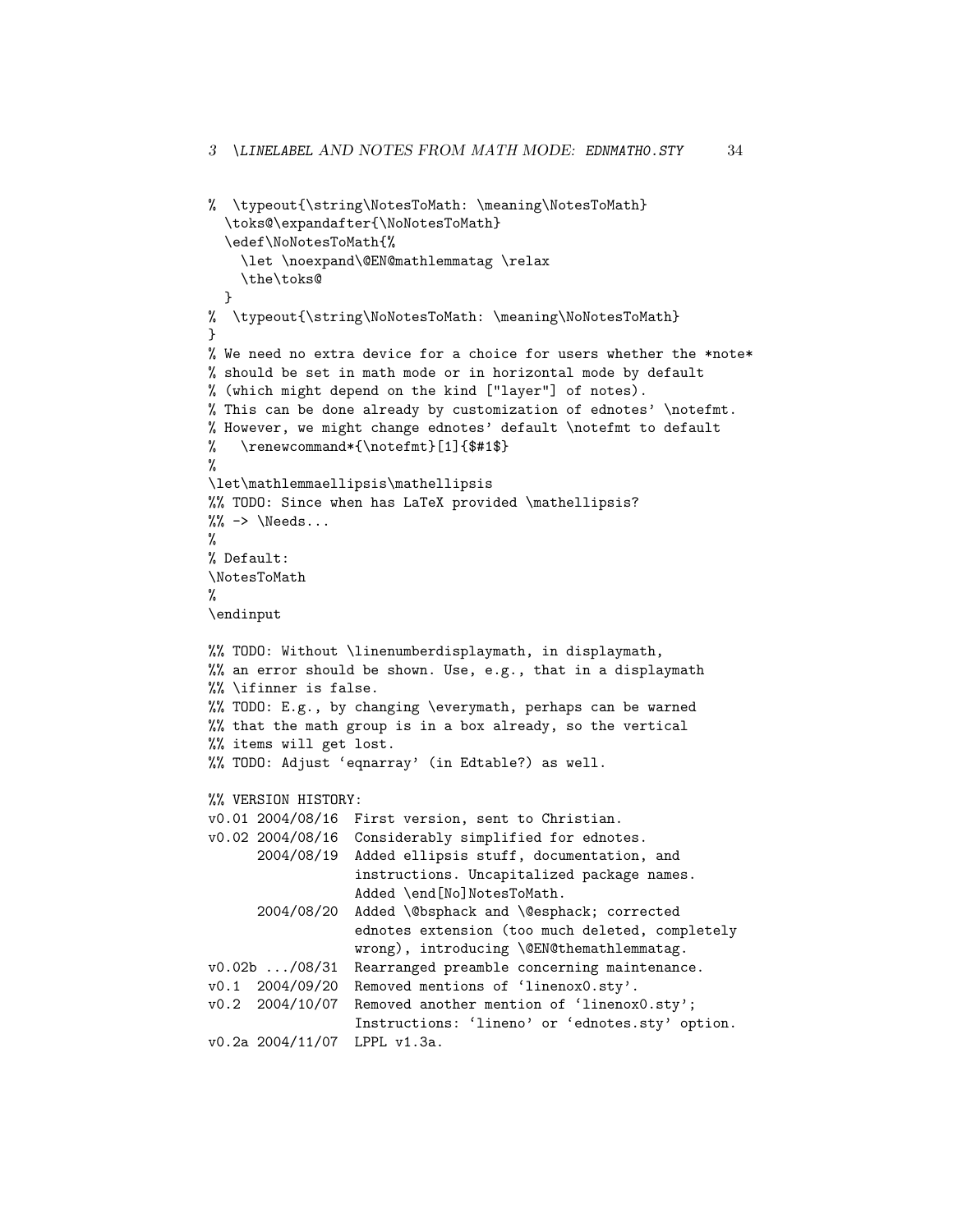```
v0.2b 2005/01/10 Contact via http.
```
# <span id="page-34-0"></span>4 Extended line number references: vplref.sty

vplref.sty is input through the lineno package option addpageno. This adds page numbers to line number references to distant sides—using the varioref package from the LATEX distribution.

```
%% 'vplref.sty'
%% -- extended line number referencing with lineno.sty.
\def\filedate{2005/04/25} \def\fileversion{0.2a}
%% Copyright (C) 2004, 2005 Uwe Lueck,
%% http://contact-ednotes.sty.de.vu --author-maintained
%% -- support of lineno.sty for varioref.sty.
%% This file can be redistributed and/or modified under
%% the terms of the LaTeX Project Public License; either
%% version 1.3 of the License, or any later version.
%% The latest version of this license is in
%% http://www.latex-project.org/lppl.txt
%% We did our best to help you, but there is NO WARRANTY.
%% USAGE:
%
% \vpagelineref{<label>} expands to
%
% a) \ref{<label>}
% -- if on same page as \linelabel{<label>}
%
% b) \LineWithPage{<label>} -- otherwise.
%
% \LineWithPage{<label>} expands -- by default -- to
%
% \pageref{<label>}.\ref{<label>}
%
% This can be customized by editing
%
% \renewcommand*{\LineWithPage}[1]{\pageref{#1}.\ref{#1}}
%
% in your document preamble, after vplref.sty has been loaded
% (which may have happened through lineno.sty with option
% 'addpageno').
```